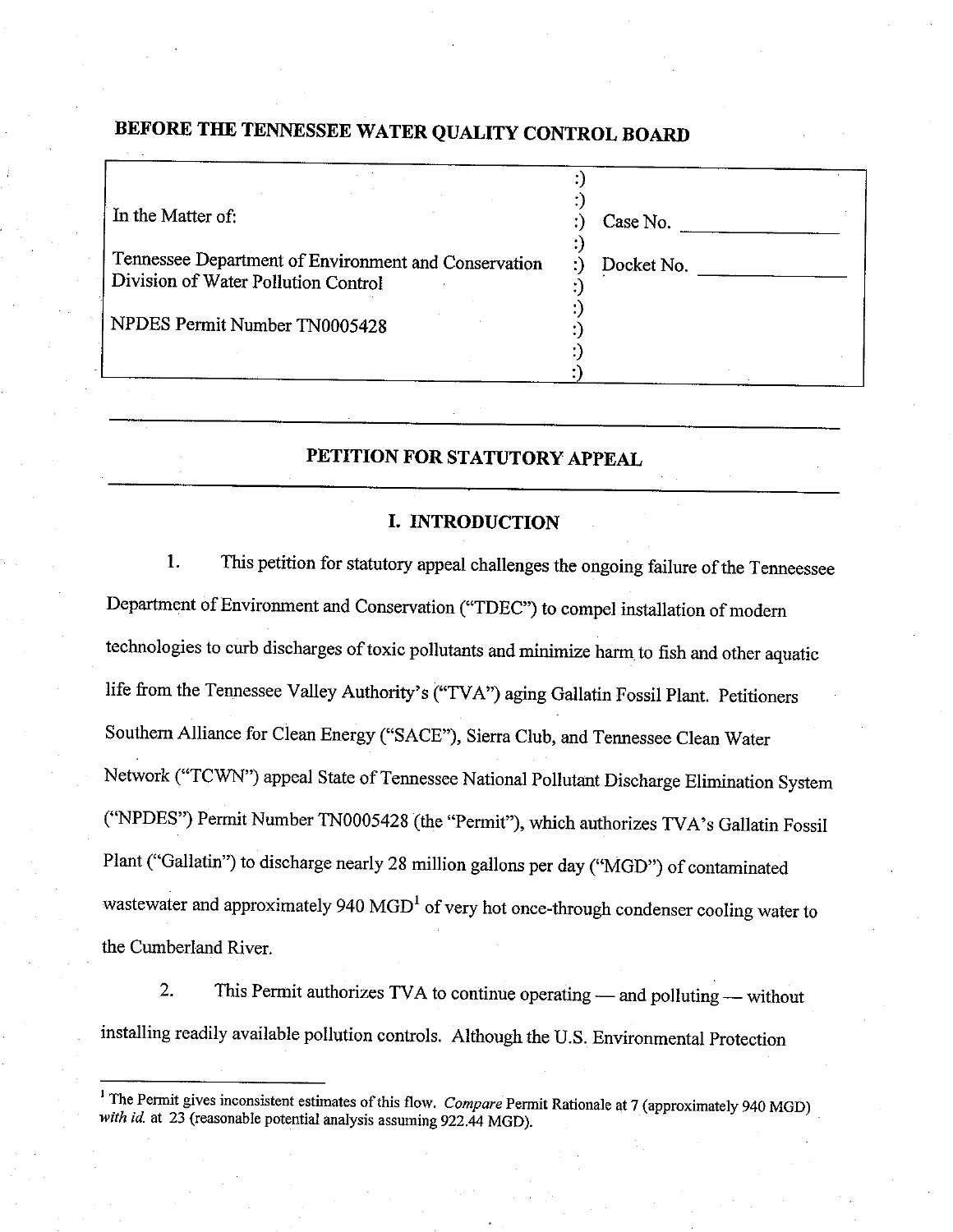Agency ("EPA") has informed TDEC of its mandatory obligation under the Clean Water Act to impose technology-based effluent limits on the discharge of the many harmful pollutants that are present in Gallatin's coal combustion wastewaters, TDEC has refused to set any such limits. As a result, TVA's wastewaters will receive only the most rudimentary treatment in an unlined settling pond that is not effective at removing dissolved heavy metals and other toxics. And, as recent history has shown at other TVA facilities, ash ponds like the one at Gallatin are vulnerable to catastrophic failure.

3. The Permit also allows TVA to continue operating without employing any measures to protect fish and other aquatic life. TVA is a major contributor to thermal pollution in the cumberland Reservoir, and it withdraws up to one-third of the flow of the cumberland River through the Gallatin plant's outdated cooling water intake struoture, killing many thousands of fish and other organisms in the process. Nevertheless, TDEC has granted TVA a variance that exempts it from thermal pollution control requirements, and it has allowed rvA to continue operating its cooling water intake structure without making any improvements.

4. TVA has operated the Gallatin plant for well over fifty years, but it has never been required to comply with the clean water Act's core requirement to.keep up with technologicaì innovations that would give the Cumberland River the protection jt deserves. With this appeal, Petitioners seek to compel TDEC to revise the challenged permit to effectively limit toxic discharges and minimize harm to fish and other wildlife as goveming laws require.

 $\overline{2}$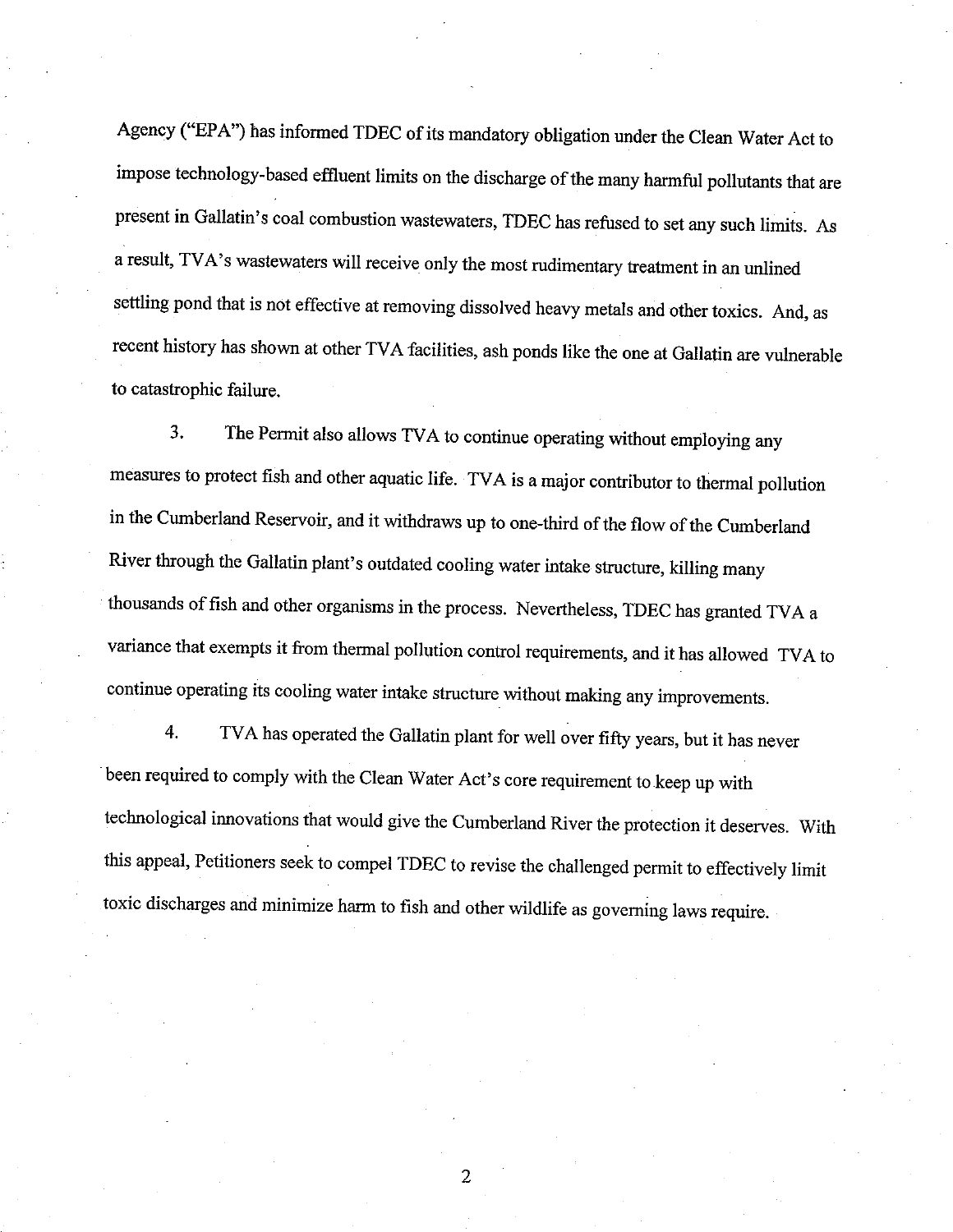## II. JURISDICTION

5. Petitioners appeal the Permit pursuant to Tenn. Code Ann.  $\S$  69-3-105(i), which gives the Tennessee Water Quality Control Board (the "Board")<sup>2</sup> the duty and authority to "review the commissioner's permit decision" and "reverse or modify the decision upon finding that it does not comply with any provisions of [the Tennessee Water Quality Control Act]."

6. Under Tennessee's Water Quality Control Act, a petition for permit appeal may be filed by any person who participated in the public comment period or by any person who appeals material changes included in a final permit that were not made available for public comment. Id. Petitioners submitted written comments during the public comment period on the draft permit and have satisfied the preconditions for filing the instant appeal.

7. A permit appeal must be filed within thirty days after public notice of the Commissioner's decision to issue or deny the permit.  $Id$ . As this Permit was issued on May 31, 2012, and Petitioners received notice on June 1, 2012, this petition for permit appeal is timely filed thirty days from permit issuance. See Tenn. Comp. R. & Regs. 1360-4-1-.04(1).

### III. PARTIES

8. Petitioner TCWN is a nonprofit corporation organized under the laws of the State of Tennessee with its principal office at 625 Market Street, 8th Floor, P.O. Box 1521, Knoxville, Tennessee 37901. TCWN was organized to advocate for strong policies and programs that result in more effective protection and restoration of Tennessee waters; to educate organizations, decision-makers, and the public about important water resource issues; and to ensure the protection and restoration of Tennessee's waters. TCWN organizes Tennesseans to claim their right to clean water and healthy communities by fostering civic engagement, building coalitions,

 $2$  Legislation passed this year will change the composition and name of this Board, which will become the Board of Water Quality, Oil and Gas. The new Board will have the same duties and powers as the existing Board to d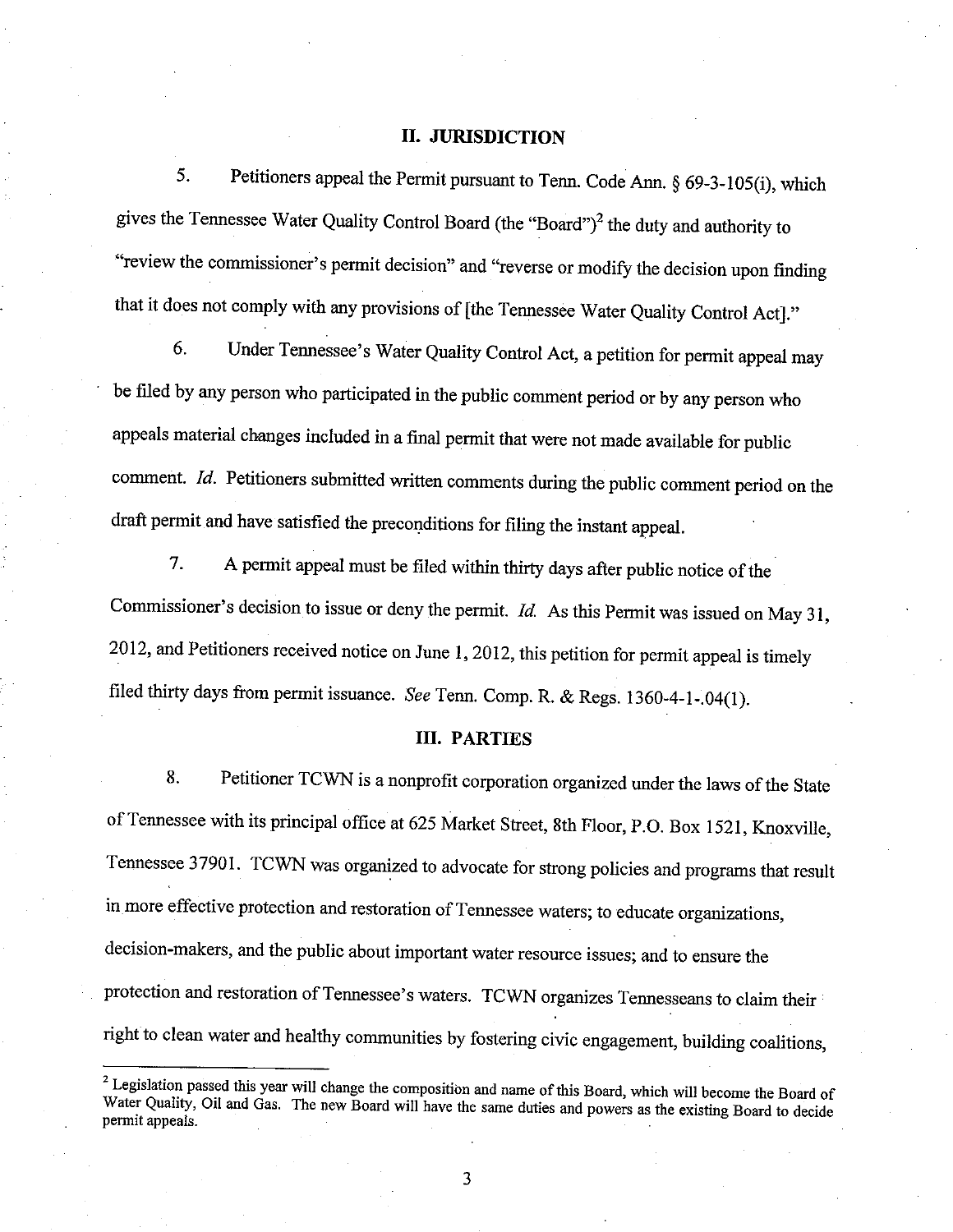and advancing water policy. TCWN regularly reviews and comments on permits affecting water quality in Tennessee. TCWN is a membership organization with members whose conservation, aesthetic, and recreational interests are injured by Gallatin's discharges of pollution and the environmental damage caused by Gallatin's cooling water intake structure. TCWN and its members further suffer informational injury as a result of violations of public notice and comment requirements.

9. Petitioner SACE promotes responsible energy choices that create global warming solutions and ensure clean, safe, and healthy communities throughout the Southeast. Headquartered in Knoxville, SACE has long focused on clean water issues, particularly with respect to TVA operations. SACE has members whose conservation, aesthetic, and recreational interests are injured by Gallatin's discharges of pollution and the environmental damage caused by Gallatin's cooling water intake structure. SACE and its members further suffer informational injury as a result of violations of public notice and comment requirements.

10. Petitioner Sierra Club is a national nonprofit environmental organization dedicated to exploring, enjoying, and protecting the wild places of the earth; to practicing and promoting the responsible use of the earth's ecosystems and resources; to educating and enlisting humanity to protect and restore the quality of the natural and human environment; and to using all lawful means to carry out these objectives. The Sierra Club has approximately 600,000 members, with over 6,500 members Iiving in Tennessee, including members whose conservation, aesthetic, and recreational interests are injured by Gallatin's discharges of pollution, including its thermal pollution, and by the environmental damage caused by Gallatin's cooling water intake structure. Sierra Club and its members further suffer informational injury as a result of violations of public notice and comment requirements.

 $\overline{\mathbf{4}}$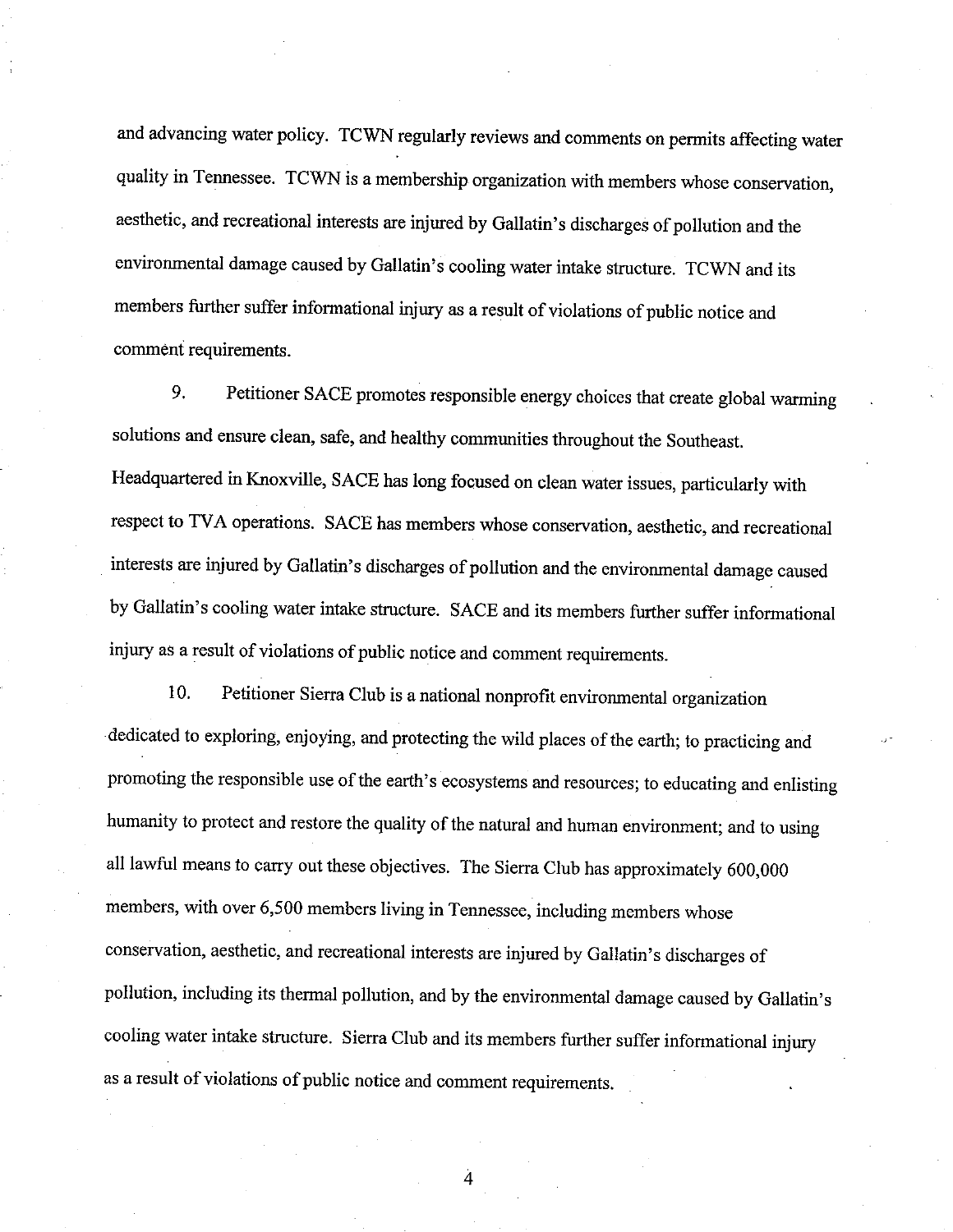11. Respondent is the TDEC Division of Water Pollution Control, which is the agency responsible for administering the Clean Water Act National Pollutant Discharge Elimination System ("NPDES") program in the State of Tennessee.

### IV. LEGAL BACKGROUND

### A. The Clean Water Act, the Tennessee Water Quality Control Act, and TDEC's Delegated Authority to Issue NPDES permits in Tennessee

12. Congress passed the Clean Water Act in 1972 "to restore and maintain the chemical, physical, and biological integrity of the Nation's waters." 33 U.S.C. § 1251(a). The Clean Water Act protects all navigable waters of the United States, including surface waters that supply drinking water, support fish and wildlife, and provide aesthetic and recreational opportunities for current and future generations of Americans.

13. Tennessee adopted the Water Quality Control Act in 1977 recognizing that waters of the state "are held in public trust for the use of the people of the state" and "the people of Tennessee, as beneficiaries of this trust, have a right to unpolluted waters." Tenn. Code Ann.  $\S$ 69-3-102(a).

14. The Clean Water Act's goal is to eliminate all discharges of pollutants to navigable waters. See 33 U.S.C. § 1251(a)(1) (contemplating elimination of pollutant discharges by 1985). To this end, the Clean Water Act establishes the NPDES permit program, which is managed by EPA in partnership with state environmental agencies such as TDEC that are authorized to issue NPDES permits. See id. § 1342; see also Tenn. Code Ann. § 69-3-108; Tenn. Comp. R. & Regs. 1200-4-10-.03. Tennessee enacted the Water Quality Control Act in part to obtain and exercise this delegation of NPDES permitting authority. Tenn. Code Ann. § 69-3-102(c). When issuing NPDES permits pusuant to its delegated authority under the Clean Water Act, TDEC must comply with applicable federal statutes and regulations. Tenn. Code Ann. §

 $\overline{5}$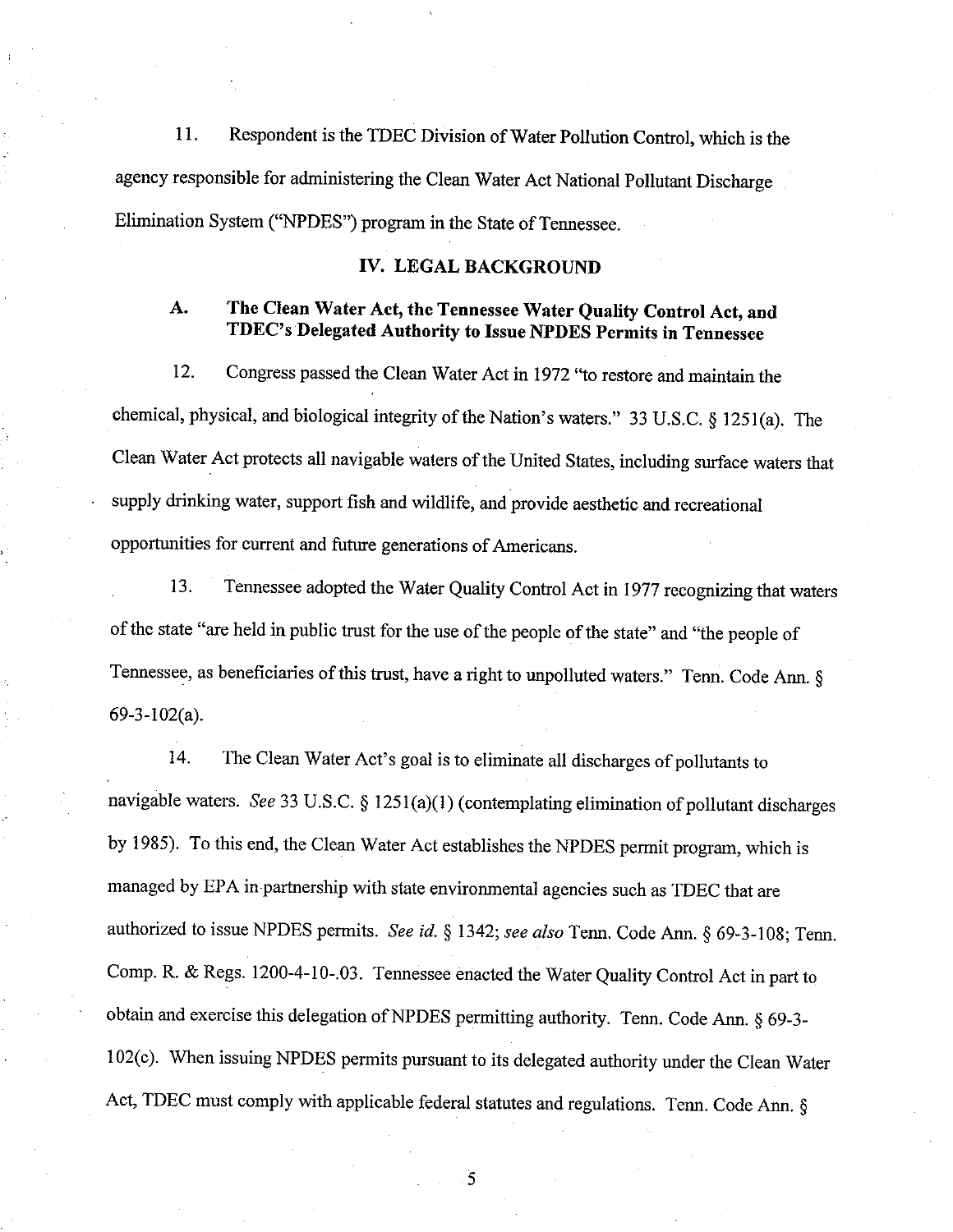69-3-108(g)(l); see also 40 C.F.R. ç 123.25 (listing specific federal regulations applicable to the states).

15. The Clean Water Act prohibits point sources from discharging pollutants to surrounding waters without a NPDES permit. 33 U.S.C. §§ 1311(a), 1342(a). Importantly, "effluent limitations . . . shall be applied to *all* point sources of discharge of pollution" *Id.*  $\S$  $1311(e)$ .

16. A point source is "any discernible, confined and discrete conveyance" and includes "any pipe, ditch, channel, tunnel, conduit, well, [or] discrete fissure . . . fiom which pollutants are or may be discharged." Id.  $\S$  1362(14). A discharge is the "addition of any pollutant to navigable waters from any point source." Id. § 1362(12). As this broad definition makes clear, point sources at the Gallatin plant are not only designated outfalls but also other conduits such as seeps from the plaat's ash pond.

17. ln deriving NPDES permit limits, permitting authorities must separately evaluate the need for water quality-based effluent limits ("WQBELs") and for technology-based effluent limits ("TBELs"), and impose the more stringent of these limits. *See* 33 U.S.C.  $\S$  1312 (WQBEL requirements); id.  $\S$  1311 (TBEL requirements); 40 C.F.R.  $\S$  122.44(a), (d).

18. Applicants for NPDES permits in Tennessee must provide sufficient information for TDEC to determine appropriate permit requirements. See Tenn. Comp. R. & Regs. 1200-04-05-.05(2) ("Applicants must complete and submit standard application forms supplied by the commissioner together with such engineering reports, plans and specifications as are required. The commissioner may subsequently request additional reasonable information ás required in order to make the permit decision.").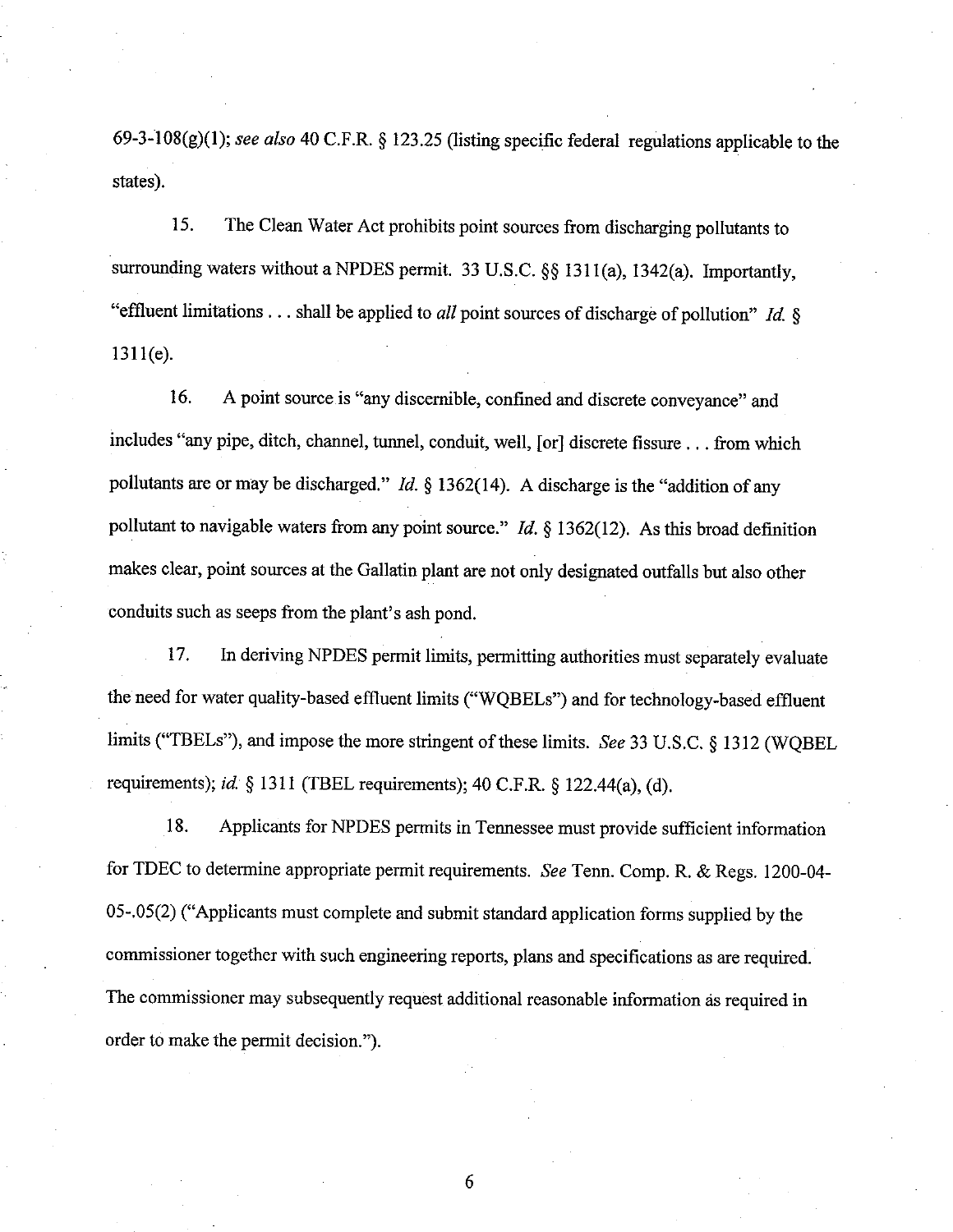### **B.** Mandatory Use of BPJ to set BAT-Based Effluent Limits on Coal **Combustion Wastewater on a Case-by-Case Basis**

Every NPDES permit must contain effluent limits sufficient to both "restore" and 19. "maintain" water quality in the receiving waters. 33 U.S.C. § 1251(a). To this end, the Clean Water Act requires permitting agencies to set TBELs that reflect the ability of available technologies to reduce or eliminate pollution discharges. See id. §§ 1311 (establishing TBELs), 1342(a)(1) (requiring that NPDES permits incorporate TBELs); 40 C.F.R. § 122.44(a) (same). TBELs should be based on the best available technology economically achievable ("BAT") for toxic and nonconventional pollutants such as toxic metals and thermal discharges. 33 U.S.C. §§ 1311(b)(2)(A), (F), 1314(a)(4) (excluding thermal discharges from the definition of conventional pollutants); Tenn. Comp. R. & Regs. 1200-4-5-.08(1)(a) (requiring TDEC to establish effluent limits in NPDES permits applying BAT in accordance with the requirements of the Clean Water Act).

To help implement the Clean Water Act's TBEL requirements, EPA is required to 20. promulgate effluent limitations and guidelines (collectively "ELGs") to control discharges of pollutants into the waters of the United States from industrial point sources. 33 U.S.C. §§ 1311(b), 1314(b). These ELGs establish an absolute minimum level of pollution control that must be achieved by industrial point sources. 33 U.S.C. § 1342(a)(1); 40 C.F.R. §§ 122.44(a), 125.3(a). State permitting agencies look first to these nationally-promulgated ELGs when setting TBEL<sub>s.</sub>

EPA promulgated an ELG for the Electric Steam Generating Category (i.e. power 21. plants) in 1982, but at that time, EPA concluded that it did not have sufficient information to regulate the discharge of most pollutants including toxics discharged by coal plants. Thus, with

 $\overline{7}$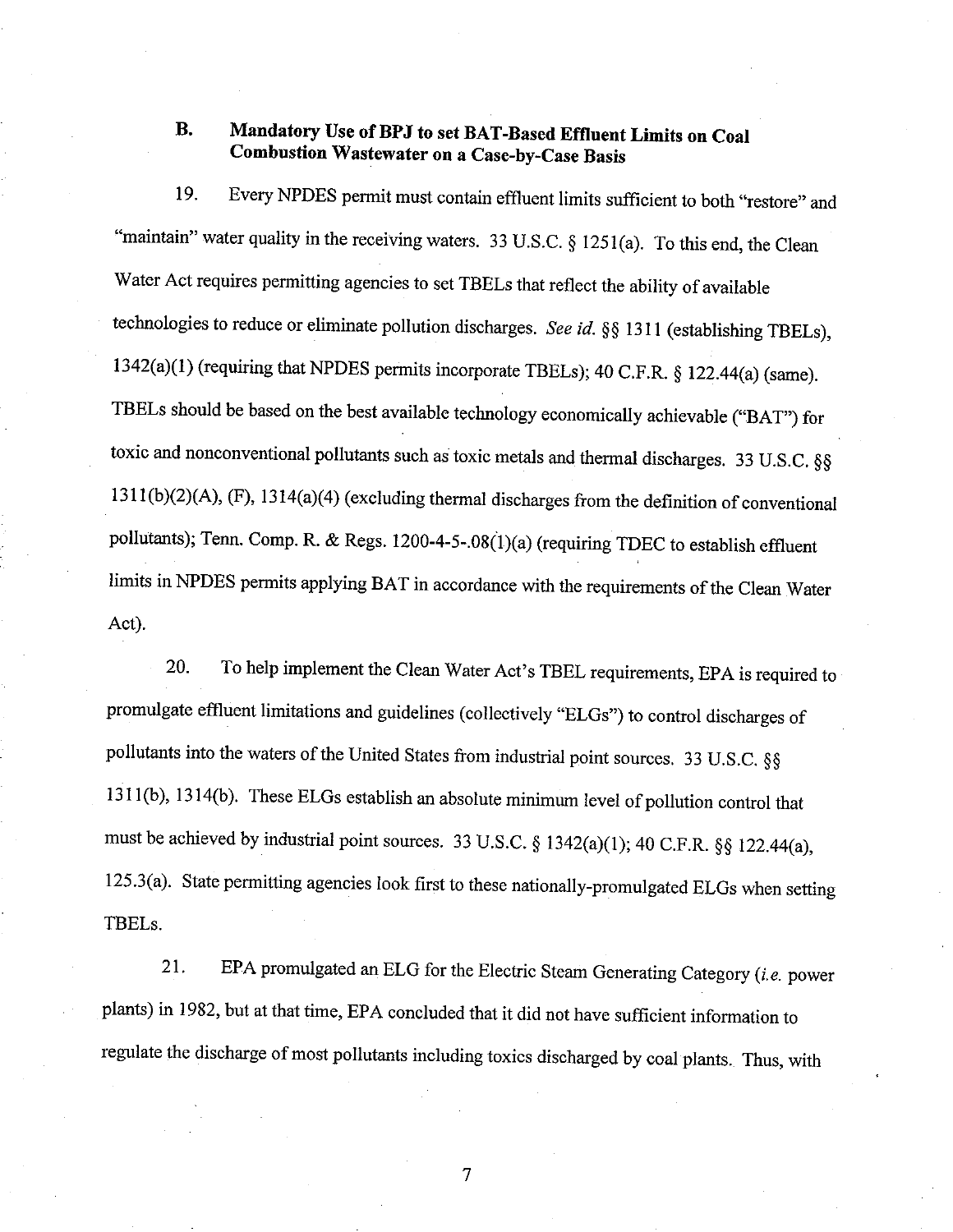respect to coal combustion wastewaters, the existing ELG limits only the following parameters: (1) pH and PCBs, (2) total suspended solids, and (3) oil and grease. See 40 C.F.R.  $\S$  423.12.

22. EPA has acknowledged that its failue to revise the ELG over the past thirty years raises serious concern given that coal plants are now among the top dischargers of toxic pollutants every year. While the agency has commenced a rulemaking process to update the standard, the new ELG will not be finalized until April, 2014 at the earliest. In the meantime, as EPA has made clear, it is the duty of state permitting agencies to use their best professional judgment ("BPJ") to set stringent, BAT-based TBELs for all treatable pollutants that are present in CCW discharges. See 33 U.S.C. §§ 1311(b)(2)(A), 1342(a)(1)(A); 40 C.F.R. §§ 122.44(a), 125.3(c); see also Memorandum from James A. Hanlon, Director of Office of Wastewater Management, to EPA Water Division Directors, Regions 1-10 ("EPA Memorandum") Attachment A -Technology-based Effluent Limits, Flue Gas Desuifurization (FGD) Wastewater at Steam Electric Facilities (June 7, 2010) at 2, available http://www.epa.gov/npdes/ pubs/steamelectricbpjguidance.pdf.

23. To aid state agencies in establishing BAT-based TBELs, EPA's guidance identifies several technologies that are available to effectively treat "both soluble and particulate forms of metals, and for removing other pollutants such as ... total dissolved solids." EPA Memorandum, Attachment A at 3. EpA has also recently developed a draft permit for the Merrimack station in Bow, New Hampshire that proposes numeric TBELs on coal combustion wastewater discharges that were developed using BpJ.

24. In exercising BpJ to set case-by-case TBELs, NpDES permitting agencies such as TDEC must evaluate alternative technologies and factors unique to the applicant to determine what constitutes BAT based on the following factors: the age of equipment and facilities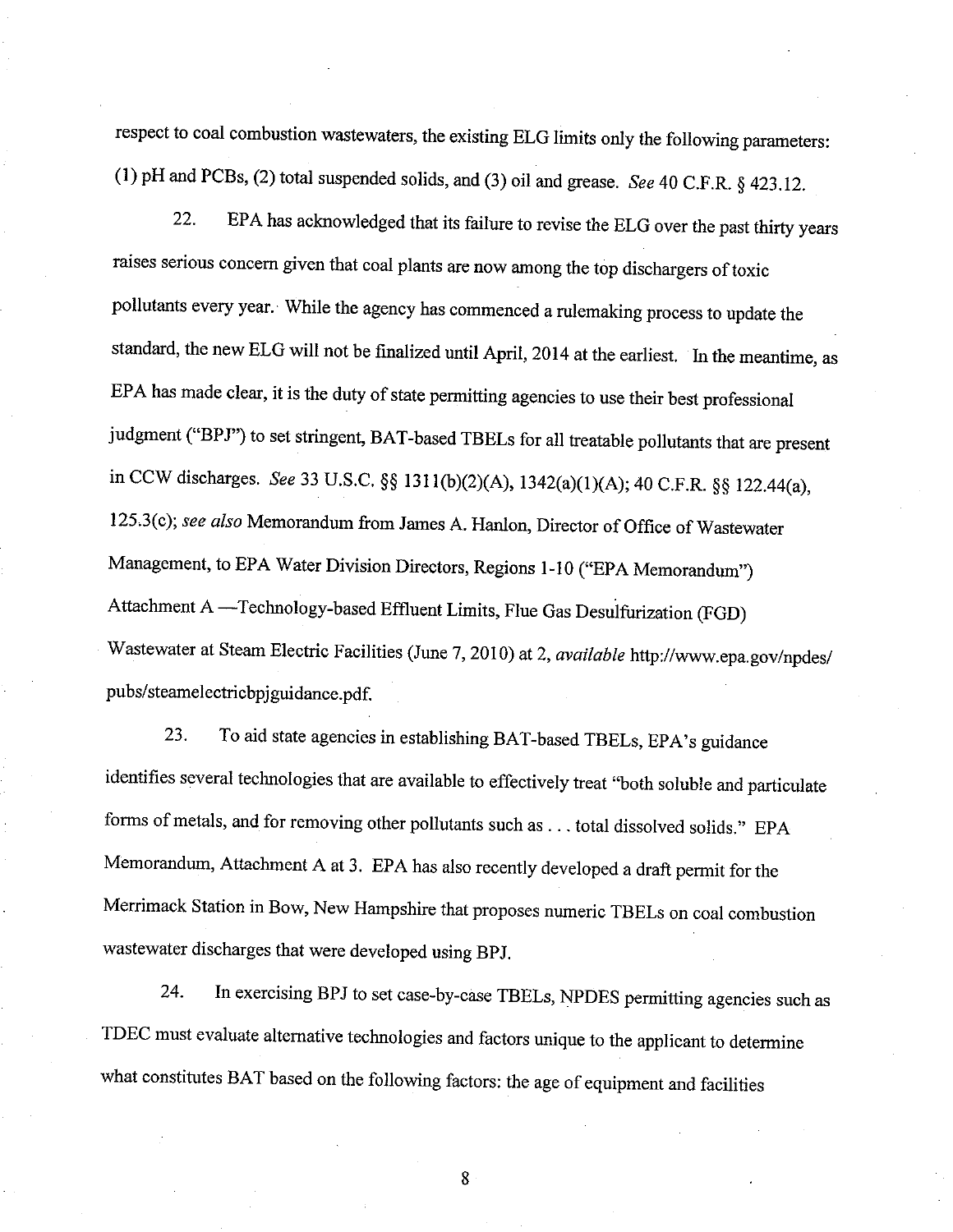involved; the production process in use at the facility and the possibility of changing processes; the non-water quality environmental impacts of controlling pollution; the age of equipment, the costs of pollution control; the engineering aspects of various control techniques; and such other factors as the permitting agency deems appropriate. 33 U.S.C. § 1314(b)(2)(B); 40 C.F.R. § 125.3(d)(3) (codifying statutory BPJ factors).

"BAT should represent 'a commitment of the maximum resources economically 25. possible to the ultimate goal of eliminating all polluting discharges." Natural Res. Def. Council v. EPA, 863 F.2d 1420, 1426 (9th Cir. 1988) (citing EPA v. Nat'l Crushed Stone Ass'n, 449 U.S. 64, 74 (1980)). Because the purpose of deriving BAT-based effluent limits is to determine which technology is most efficient in reducing pollutants, factors relating to water quality are not considered in the BPJ analysis. See American Petroleum Inst. v. E.P.A., 661 F.2d 340, 344 (5th Cir. 1981) ("Analogous to a strict liability standard, this section [301 of the Clean Water Act] mandated technological improvements and imposed stringent pollution restrictions even where the discharge caused no discernible harm to the environment.")

26. BAT-based numeric effluent limits "shall require the elimination of discharges of all pollutants if the Administrator finds, on the basis of information available to him . . . that such elimination is technologically and economically achievable." 33 U.S.C. § 1311(b)(2)(A) (emphasis added). Thus, a state permitting agency must set effluent limits that eliminate pollution to the greatest extent possible using technology that is "available" and "economically achievable." Id. Where technology exists to achieve zero liquid discharge, BPJ standards require that BAT-based effluent limits be set at zero.

A technology is "available" where there is evidence that its use is practicable 27. within the relevant industry, even if such technology is not yet in use in the relevant industry.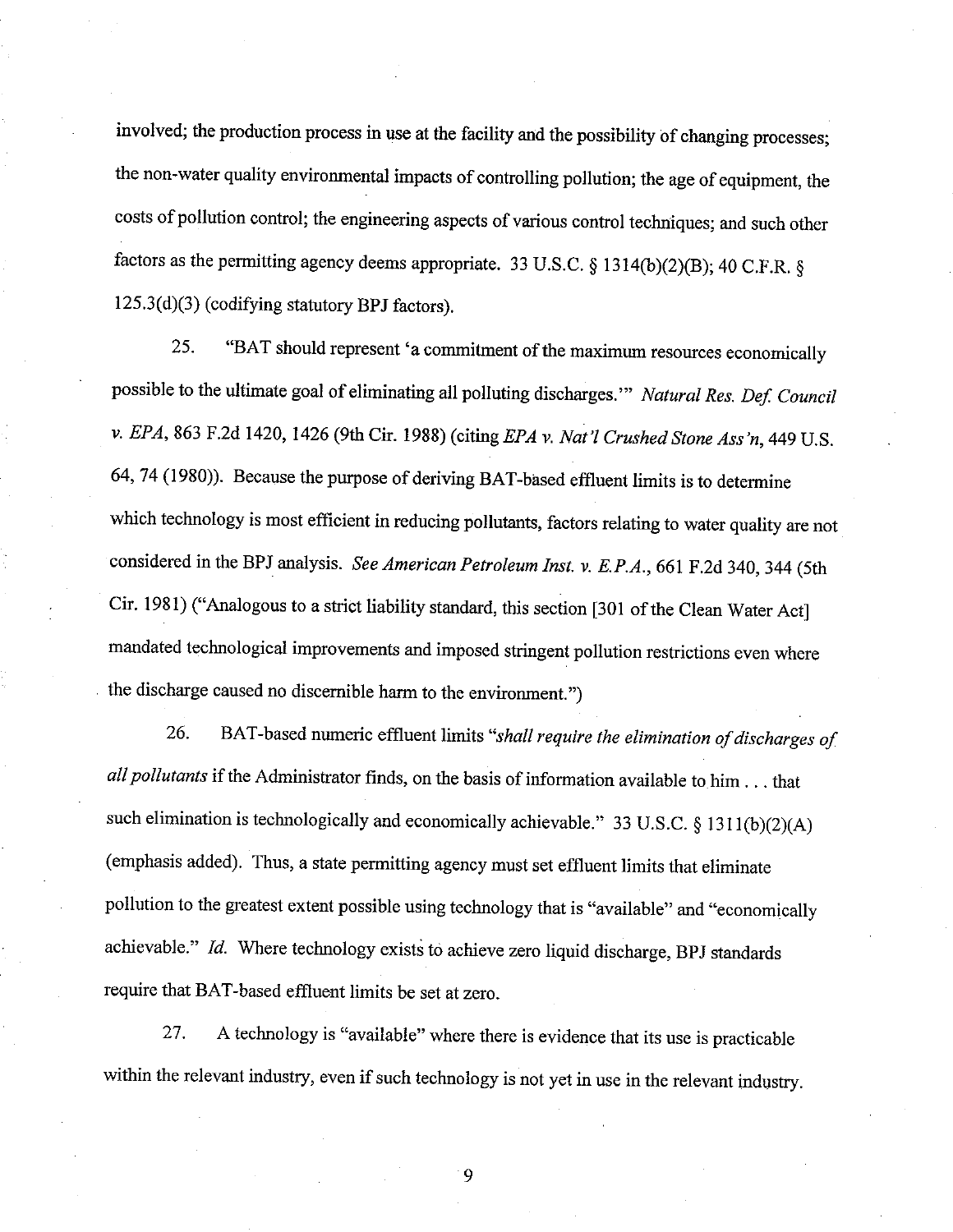See Hooker Chems. & Plastics Corp. v. Train, 537 F.2d 620, 636 (2d Cir. 1976) ("That no plant in a given industry has adopted a pollution control device which could be installed does not mean that that device is not 'available.'"). The use of technology is "economically achievable" if it is affordable by other plants in the industry. As the Supreme Court has explained, "[n]o one who can afford the best available technology can secure a variance" from stringent BAT-based limits. EPA v. Nat'l Crushed Stone Ass'n, 449 U.S. at 75.

#### $\mathbf{C}$ . Narrative Effluent Limits in Lieu of Numeric Limits

28. EPA regulations promulgated pursuant to the Clean Water Act mandate that NPDES permitting authorities impose TBELs in numeric form at all times except when "numeric effluent limitations are infeasible." 40 C.F.R. § 122.44(k)(3); see also Tenn. Comp. R. & Regs. 1200-4-5-.08(1)(i) (echoing language of 40 C.F.R. § 122.44 and indicating that narrative effluent limits in the form of best management practices are acceptable in lieu of numeric limits only when "when numeric effluent limitations are infeasible").

29. To constitute narrative effluent limitations, BMPs must contain "schedules of activities, prohibitions of practices, maintenance procedures, and other management practices to prevent or reduce the pollution of 'waters of the United States." 40 C.F.R. § 122.2. Tennessee rules require that BMPs be designed to "control or abate the discharge of pollutants." Tenn. Comp. R. & Regs. 1200-4-5-.08(1)(i). Thus, permits that rely upon BMPs in lieu of numeric effluent limits must impose narrative conditions that require the prevention, reduction, control, or abatement of pollutant discharges.

#### D. Development of Effluent Limits on Thermal Discharges

As with discharges of chemical pollutants, the Clean Water Act also requires that 30. NPDES permits include BAT-based effluent limitations on the discharge of thermal pollution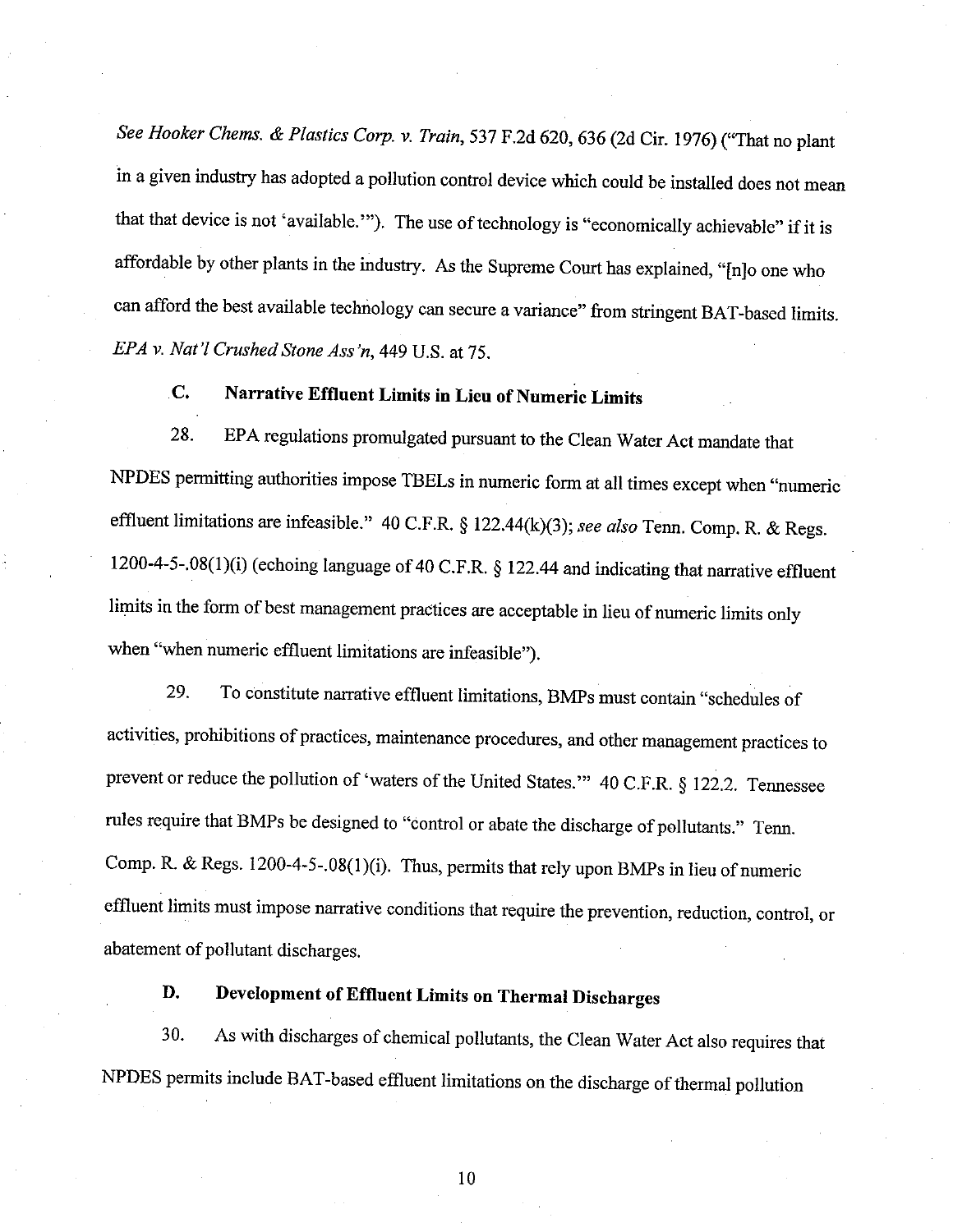such as Gallatin's discharge of cooling water from Outfall 002. 33 U.S.C. §§ 1311(b)(2)(A) & (F). In the absence of a national ELG for thermal discharges, NPDES permitting authorities are required to implement BAT-based TBELs on a case-by-case basis using BPJ. See 33 U.S.C. § 1342(a)(1); 40 C.F.R. §§ 122.44(a)(1), 125.3(c)(2). The process for developing BPJ limits for thermal discharges and the factors to be considered when making a BPJ determination are identical to those described above for the pollutants discharged in Gallatin's coal combustion wastewaters. See 40 C.F.R. § 125.3(d)(3).

31. In addition to determining the appropriate BAT-based TBELs for thermal discharges, TDEC is required to separately calculate WQBELs, and then apply the more restrictive limit. The applicable water quality criteria in Tennessee regarding temperature provide:

The maximum water temperature change shall not exceed 3C° relative to an upstream control point. The temperature of the water shall not exceed 30.5°C and the maximum rate of change shall not exceed 2C° per hour.

Tenn. Comp. R. & Regs. 1200-4-3-.03(1)(g) (domestic water supply); (2)(g) (industrial water supply); (3)(e) (fish and aquatic life); (4)(e) (recreation). For fish and aquatic life, the rules additionally require that "[t]here shall be no abnormal temperature changes that may affect aquatic life unless caused by natural conditions."  $Id$  1200-4-3-.03(3)(e)(3).

32. Pursuant to Section 316(a) of the Clean Water Act, TDEC may issue a variance to the BAT-based TBEL requirement only if the permit applicant affirmatively demonstrates that the proposed effluent limit is "more stringent than necessary to assure the pro[t]ection and propagation of a balanced, indigenous population of shellfish, fish, and wildlife in and on the body of water into which the discharge is to be made." 33 U.S.C. § 1326(a). EPA regulations require a demonstration that "the alternative effluent limitation desired by the discharger,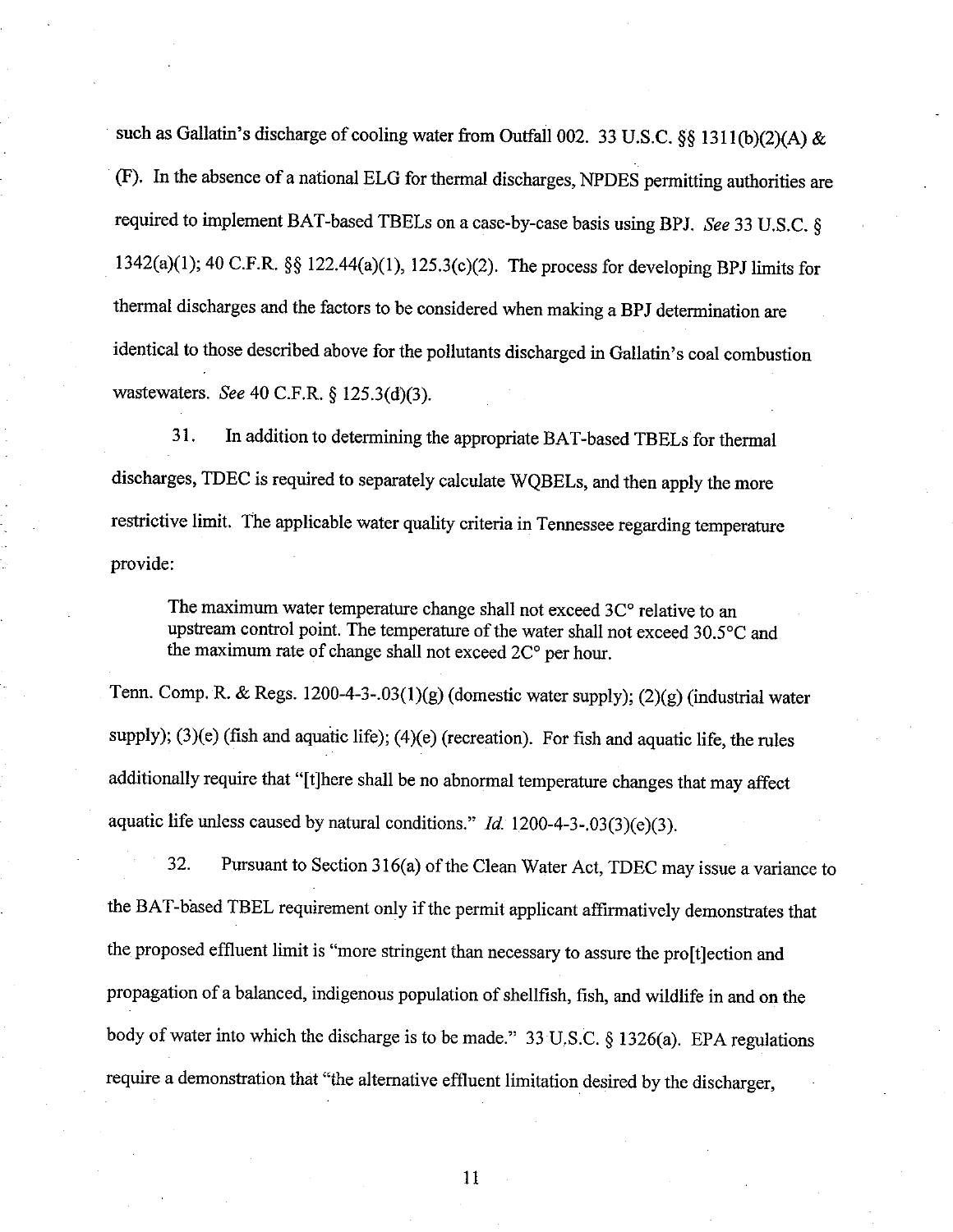considering the cumulative impact of its thermal discharge together with all other significant impacts on the species affected" will assure a balanced indigenous population ("BIP") of aquatic orgaaisms. 40 C.F.R. g 125.73(a).

33. BIP is "[a] biotic community typically characterized by diversity, the capacity to sustain itself through cyclic seasonal changes, presence of necessary food chain species and by a lack of domination by pollution tolerant species." 40 C.F.R. § 125.71(c). While BIP may include non-native sports fish, id., it also includes "the indigenous population that existed prior to the impacts of pollutants, not solely the current population of organisms." In Re Dominion Energy Brayton Point, 12 Environmental Appeals Decision (E.A.D.) 490, 557 (2006). Aquatic organisms include fish and other species that live in the water, but also other animals that depend on water (e.g., birds such as kingfishers that depend on fish consumption for survival).

34. The standard for granting a section 316(a) variance is stringent; congress intended that such variances be granted only rarely. See S. Rep. No. 95-370 (1977), reprinted in 1988 U.S.C.C.A.N. 4,326, 4,334 (Congress intended this to be a "very limited waiver" applied only where it could be established "beyond any question" that a balanced, indigenous population ("BIP") would be protected). It is the permit applicant's burden of proof, in seeking to renew its existing variance-based limits, to demonstrate that a power plant's operations have not caused "appreciable harm" to the BIP. 40 C.F.R. § 125.73(c). Thus, it is TVA's responsibility to conduct the required studies sufficient to justify any permitting decision to apply a variance. Tenn. Comp. R. & Regs. 1200-04-05-.05(2) (permit applicants must provide required information to TDEC).

35. Tennessee has incorporated section 316(a)'s thermal variance into its water quality criterion for fish and aquatic life. Tenn. Comp. R. & Regs.  $1200-4-3-03(3)(e)$  ("A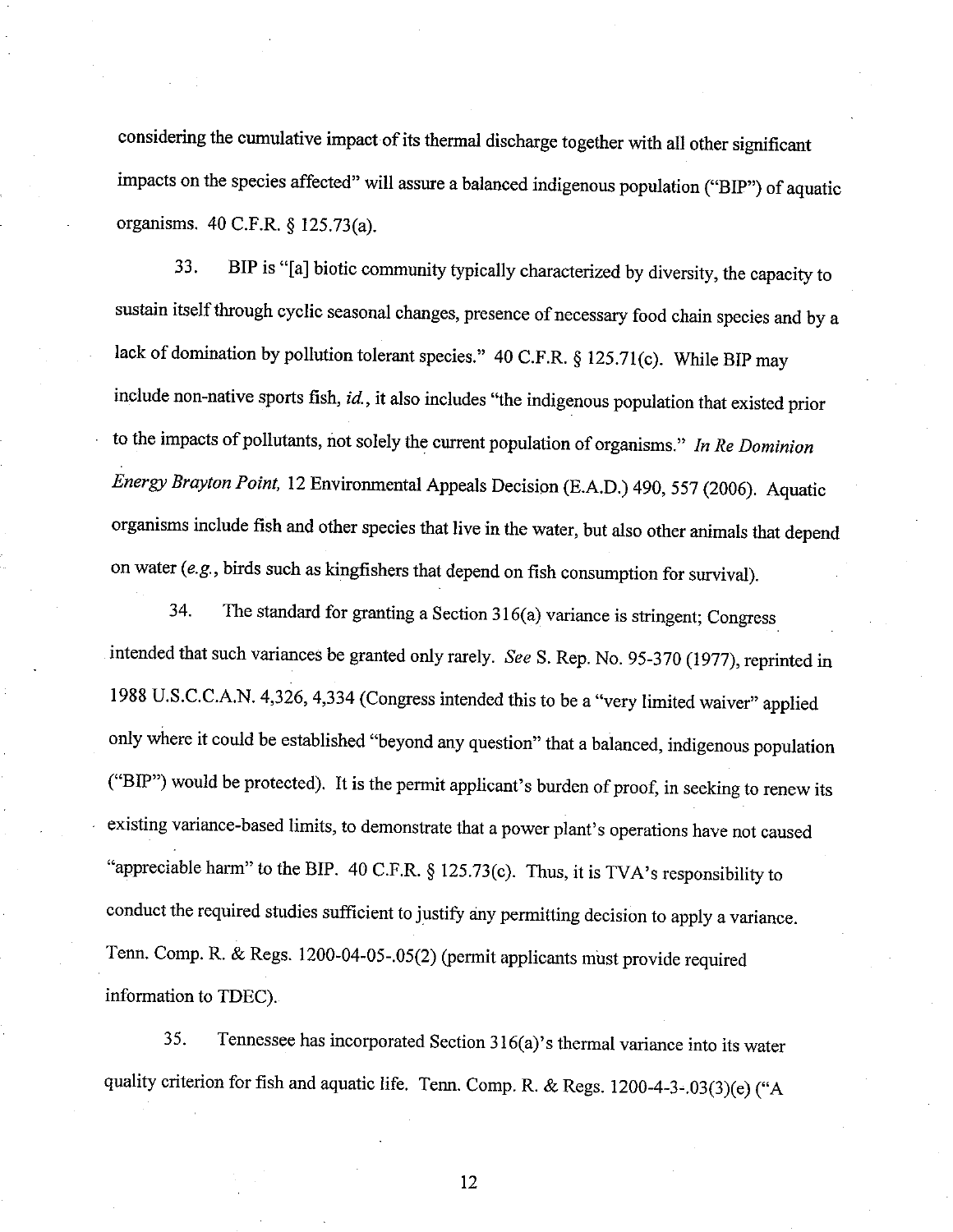successful determination as determined by the state conducted for thermal discharge limitations under Section 316(a) of the Clean Water Act...shall constitute compliance with" the temperature criterion for fish and aquatic life). Thus, for protection of the fish and aquatic life use only, an adequately-supported Section 316(a) constitutes compliance with both TBEL and WQBEL requirements. However, Tennessee has not incorporated this variance into its water quality criteria for domestic water supply, industrial water supply, or recreation, all of which are designated uses of the Old Hickory Reservoir.  $Id. 1200-4-3-.03(1)(g)$  (domestic water supply);  $(2)(g)$  (industrial water supply);  $(4)(e)$  (recreation).

#### Е. Section 316(b) of the Clean Water Act

36. Section 316(b) of the Clean Water Act provides that effluent limits in NPDES permits "shall require that the location, design, construction, and capacity of cooling water intake structures reflect the best technology available for minimizing adverse environmental impact." 33 U.S.C. § 1326(b). A central purpose of this provision is to prevent harm to fish at cooling water intake structures, which are a serious and widespread source of fish mortality nationwide.

In the absence of applicable national standards, permitting authorities must 37. exercise their BPJ to impose permit conditions that minimize impingement and entrainment based on the best technology available ("BTA"). See 33 U.S.C. § 1342(a)(1); 40 C.F.R. § 125.3(c)(2); Entergy Corp. v. Riverkeeper, Inc., 556 U.S. 208, 213 (2009). Because the BTA standard is similar to the various standards imposed under Section 301 of the Clean Water Act, EPA has determined it is appropriate to look to that section for guidance in determining BTA. National Pollutant Discharge Elimination System--Final Regulations to Establish Requirements for Cooling Water Intake Structures at Phase II Existing Facilities, 69 Fed. Reg. 41,576, 41,583 (Jul. 9, 2004).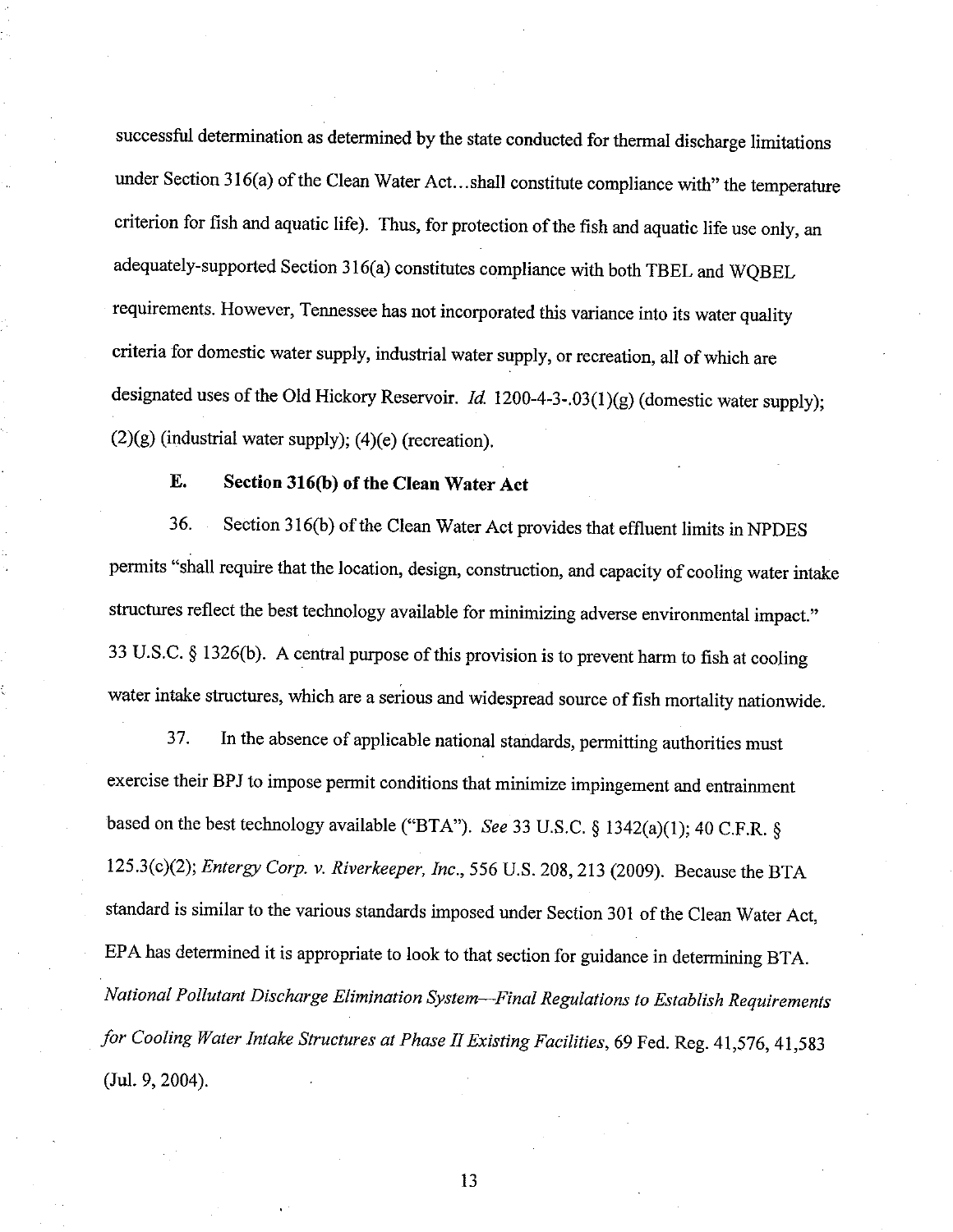#### $\mathbf{F}$ . Required WQBELs to Protect Narrative Water Quality Criteria

In addition to TBELs, NPDES permits must include more stringent WQBELs if 38. necessary to avoid exceedances of water quality standards. 33 U.S.C. § 1312(a); 40 C.F.R. § 122.44(d). WQBELs ensure that discharges do not "interfere with the attainment or maintenance of" applicable water quality standards. 33 U.S.C. § 1312(a).

For each discharge authorized by a NPDES permit, TDEC must evaluate whether 39. that discharge, notwithstanding the application of TBELs, has the reasonable potential to cause or contribute to exceedances of instream water quality standards. 40 C.F.R. §§ 122.44(d)(1)(i), (ii), 123.25. If the reasonable potential exists, then NPDES permits must include WQBELs that are sufficiently stringent to prevent water quality violations. 33 U.S.C. § 1312(a); Tenn. Code Ann. § 69-3-108(g)(1); 40 C.F.R. §§ 123.25(a)(15), 122.44(d)(1)(vii)(A); Tenn. Comp. R. & Regs. 1200-4-5-.04(f).

To ensure that discharges do not violate narrative water quality criteria, 40. permitting authorities are required to impose effluent limits by either (A) using a calculated numeric water quality criterion, (B) using EPA's water quality criteria published under Section 304(a) of the Clean Water Act on a case-by-case basis, or (C) establishing a limit on "an indicator parameter for the pollutant of concern." 40 C.F.R. §§ 122.44(d)(1)(vi)(A); see also 123.25(a)(15) (applying  $\S$  122.44 to state programs).

TDEC has adopted several narrative water quality criteria to protect fish and 41. aquatic life that are applicable to this Permit. For iron, the rules provide that "[t]he water shall not contain iron at concentrations that cause toxicity or in such amounts that interfere with habitat due to precipitation or bacteria growth." Tenn. Comp. R. & Regs. 1200-4-3-.03(3)(i). For other pollutants such as manganese and aluminum that are not subject to pollutant-specific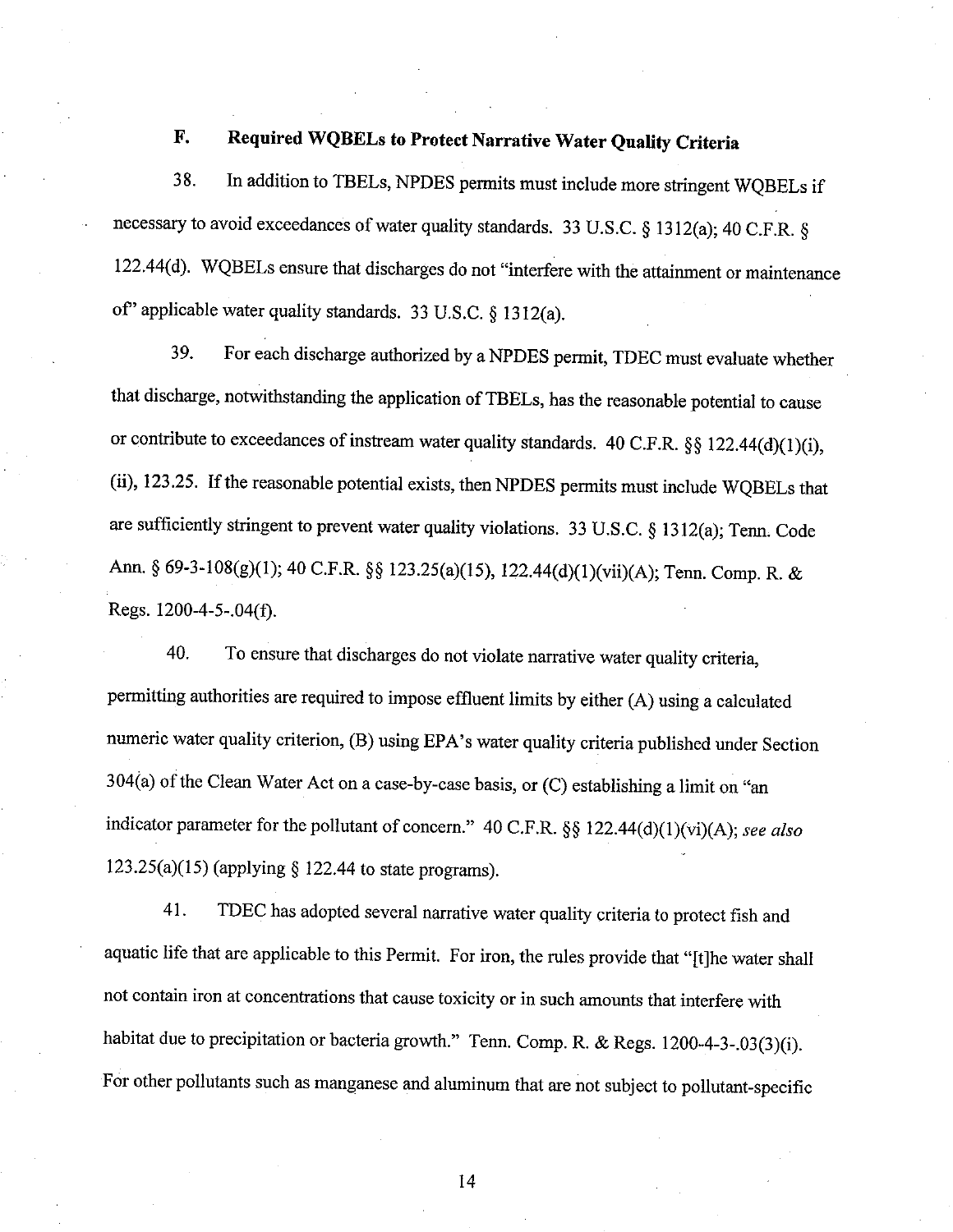criteria, the rules provide: "[t]he waters shall not contain other pollutants that will be detrimental to fish or aquatic life" and "[t]he waters shall not be modified through the addition of pollutants ... to the extent that the diversity and/or productivity of aquatic biota within the receiving waters are substantially decreased or adversely affected.". Tenn. Comp. R. & Regs. 1200-4-3-.03(3)(h),  $(m)$ .

### G. Public Notice and Comment Pursuant to the Clean Water Act and the **Tennessee Water Quality Control Act**

In recognition of the right of Tennesseans to unpolluted waters and their rights to 42. participate in government decision-making, TDEC rules establish a detailed set of requirements designed to ensure adequate public notice and a meaningful opportunity to comment on draft permits. See generally Tenn. Comp. R. & Regs. 1200-04-05-.06 (Notice and Public Participation). If TDEC makes an initial determination to issue a permit, "then a draft permit shall be prepared that includes proposed effluent limitations." Id. at 1200-04-05-.06(2) (emphasis added).

Of particular importance to Petitioners, "[i]nterested persons may submit written 43. comments on the tentative determinations within either 30 days of public notice or such greater period as the commissioner allows. All written comments submitted shall be ... considered in the final determination." Id. at 1200-04-05-.06(11) (emphases added). Finally, members of the public have a right to appeal permits based either on timely comments on the draft permit or changes to the permit that were not placed on public notice. Tenn. Code Ann. § 69-3-105(i).

### V. FACTUAL BACKGROUND

#### A. The Cumberland River & Old Hickory Reservoir

44. The Gallatin Fossil Plant is located in Sumner County, Tennessee on the banks of the Old Hickory Reservoir within the Cumberland River. Given its scenic and water quality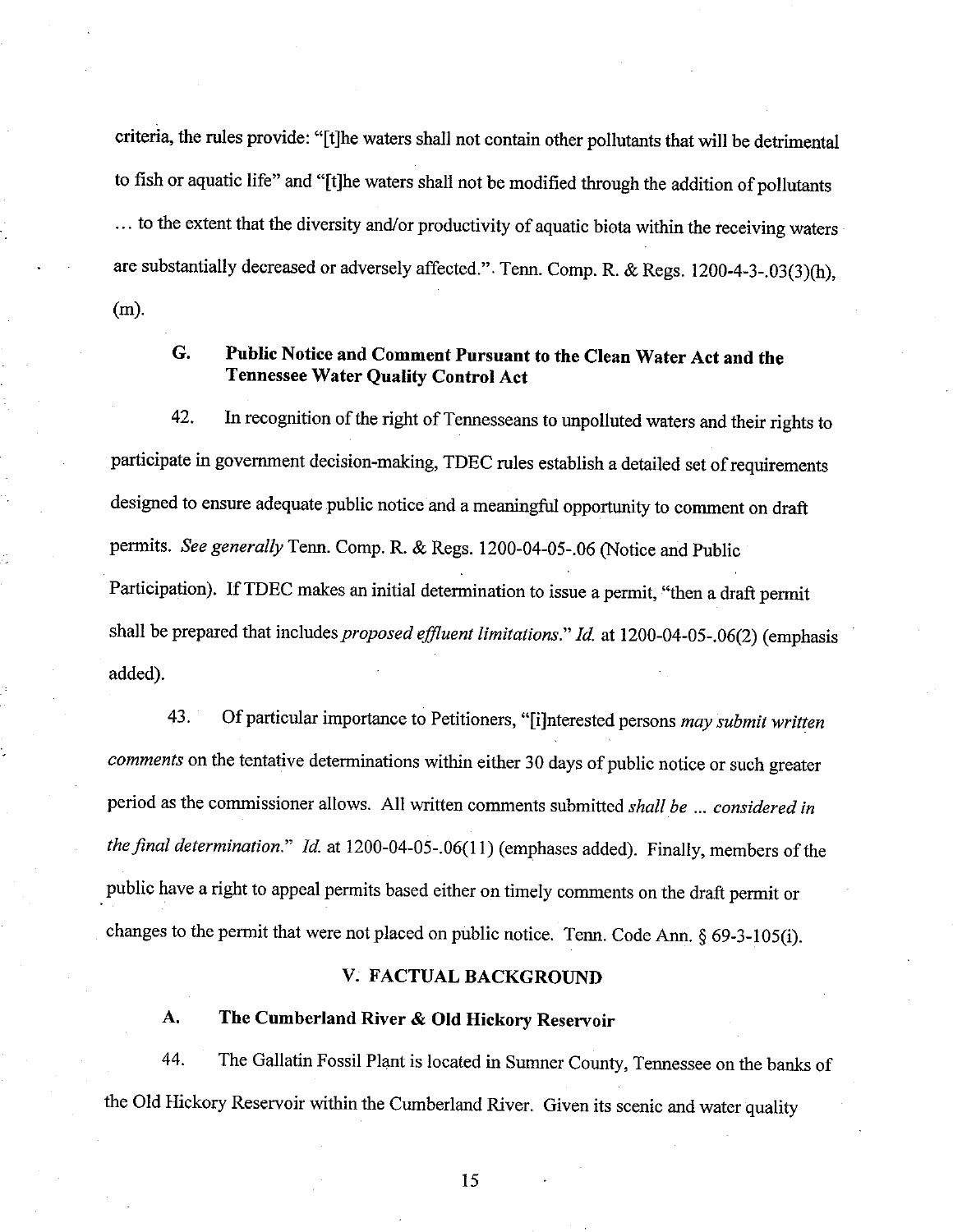values, this waterway is an important natural resource for Tennessee. See Tennessee Rivers Assessment Program, the Tennessee Rivers Assessment Summary Report (1998), available athttp://tn.gov/environment/wpc/pubications/pdf/1998%20\_TN\_Rivers\_Assessment\_Report.pdf. The Old Hickory Reservoir in particular is a popular fishing and boating area enjoyed by many recreational users.

45. The waters directly downstream from the Plant are the source of drinking water for more than twenty thousand Tennesseans. TDEC Source Waters Assessment Report, available øf http://www.tennessee.gov/environment/dws/dwassess.shtml (2003). The Gallatin 'Water Department's intake is located at river mile 239.I, whtch is about 1.4 miles downstream from the Gallatin coal plant's discharge points. According to TDEC, the water department withdraws approximately 5.1 MGD for a population of about 28,000 people. See TDEC Source Waters Assessment Report, available at http://www.tennessee.gov/environment/dws /dwassess.shtml (2003).

## B. The Gallatin Coal Plant's Discharge of Toxic pollutants

46. Gallatin, which was completed in 1959, is one of TVA's oldest and least efhcient coal-fired power plants. Its four generating units have a total summer net capacity of 970 megawatts and collectively burn about 12,350 tons of coal per day.

47. Combusting coal in steam electric boilers creates both fly ash, which consists of the finer ash particles that are light enough to be transferred out of the boiler with the flue gas exhaust, and bottom ash, which consists of the heavier ash particles that collect in the bottom of the boiler. The Gallatin plaat employs "wet handling" to dispose of all this ash, using water to flush the ash and transport it out of the boilers to a settling pond.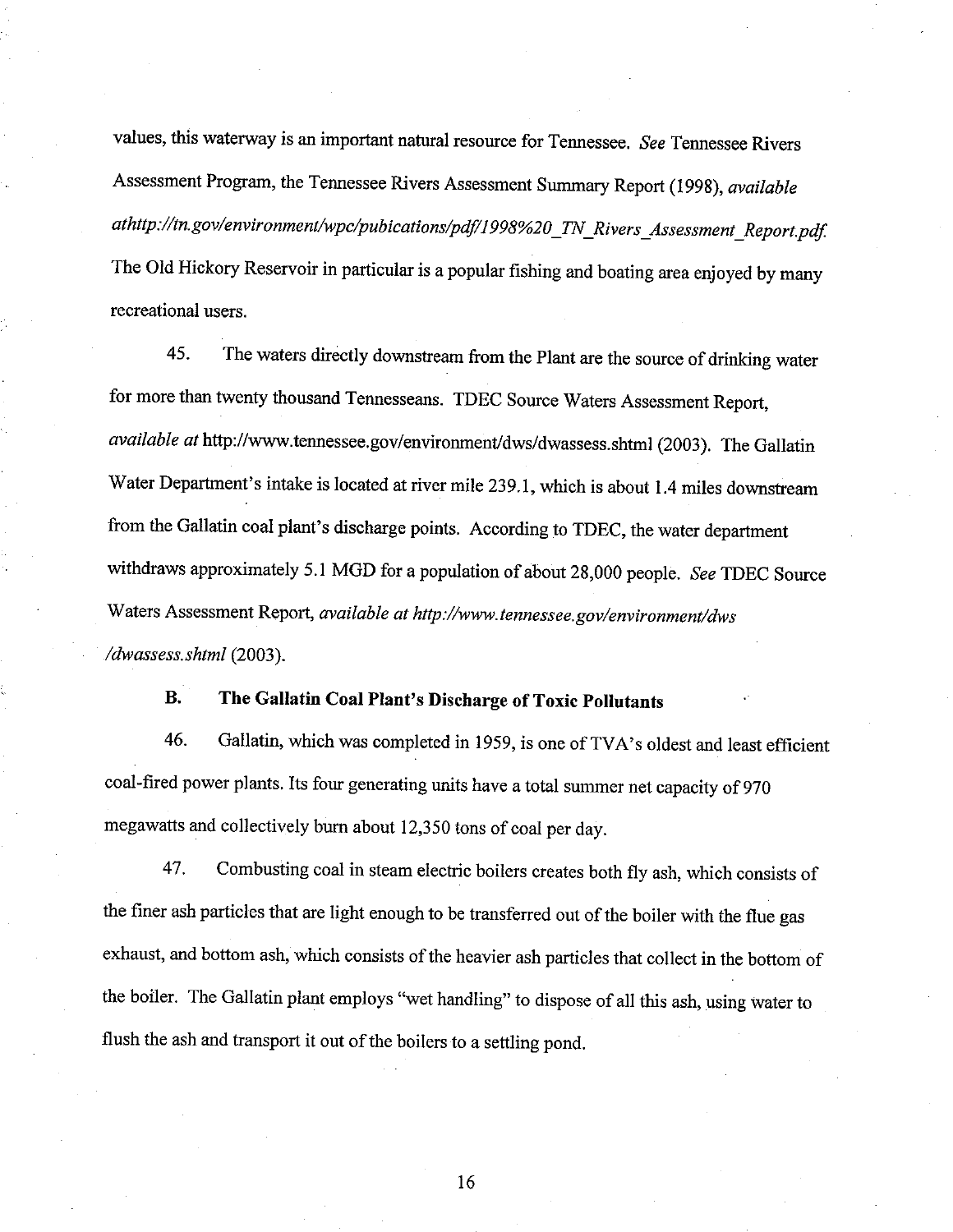48. This "ash transport" wastewater is laced with the toxics originally present ín coal. As EPA has recognized, effluent associated with coal ash has high concentrations of dangerous constituents, including aluminum, arsenic, barium, boron, iron, lead, manganese, mercury, and selenium. See EPA, Steam Electric Power Generating Point Source Category: Final Detailed Study Report, 5-7 to 5-9 (Oct. 2009), available at

http://www.epa.gov/waterscience/guide/steam/finalreport.pdf.

49. Many of these heavy metals and metalloids, including selenium, arsenic, and mercury, pose significant health risks, especially as they bioaccumulate in aquatic ecosystems. Selenium is extremely toxic to aquatic organisms and endangers human health when ingested at elevated levels. Arsenic is a known human carcinogen. Mercury is a potent neurotoxin that is generally considered dangerous at levels above one microgram per liter.

50. The settling pond, which collects the ash transport water along with coal pile runoff and other wastewater streams, does not provide effective teatment for these and other pollutants of concern. To the extent that pollutant removal occurs at all, it is achieved by gravity when the solids in the wastewaters are allowed to settle to the bottom of the pond. But, as EPA has cautioned, settling ponds do not provide effective, if any, treatment for the dissolved contaminants in coal combustion wastewaters.

51. TVA has represented that it will convert to dry handling of its ash, which would dramatically reduce the volume of wastewater deposited in the settling pond and the discharge of toxic pollutants accordingly. However, TVA has been unwilling to make any binding commitment to undertake this dry conversion process on a firm schedule, if ever. The permit notes that TVA plans to complete closure of the ash ponds in 2020. See Permit at A-3. However, TVA expressly requested that a diagram regarding its "Coal Combustion Products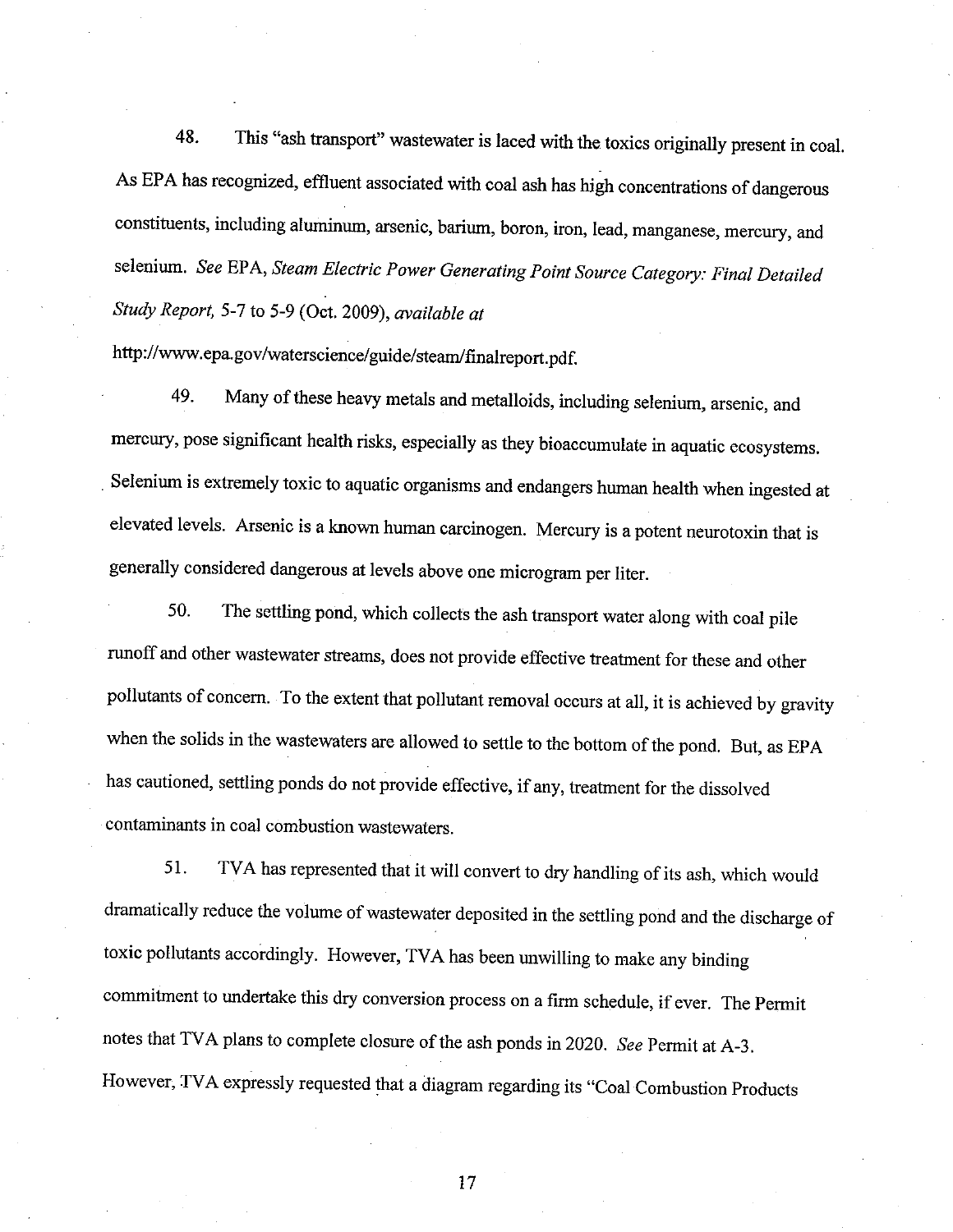Master Strategy" be removed from the Perrnit Rationale in order to avoid the implication that TVA is making any commitment to undertake pond closure and other aspects of a conversion to dry handling.

52. In the meantime, continued operation of the settling pond poses the risk of catastrophic failure. TVA's coal plants have spilled more than a billion gallons of coal ash and 10,000 gallons of gypsum slurry into the waters of the Tennessee Valley within the past five years. These spills, which occurred at TVA's Kingston and widows creek Fossil plants, were caused by the failure of unlined ponds used to store coal ash and other solid and liquid coal combustion wastes. There is no indication that the same kind of pond at Gallatin is any less prone to failure.

53. In fact, TVA's consultants have documented ongoing seeps at the Gallatin ash pond. These seeps raise concerns about the pond's structural integrity. They also raise concerns about ongoing pollutant discharges to surface water. Two of these seeps are immediately adjacent to the Cumberland River and thus can discharge directly into the river. Other seeps allow pollutants to flow into groundwater, which in tum flows into the river where there is <sup>a</sup> hydrological connection between the groundwater aquifer and the river.

### C. The Gallatin Coal Plant's Thermal Discharges

54. The Gallatin Plant discharges 940 MGD of main condenser cooling water each day at temperatures of up to 32.8 degrees Celsius (91 degrees Fahrenheit). River temperatures downstream from this discharge range from over 2 degrees Fahrenheit to over 6 degrees Fahrenheit higher than temperatures upstream of the discharge.

55. It is well understood that thermal discharges can drastically alter aquatic communities. As EPA recently noted, a large body of research demonstrates that critical habitat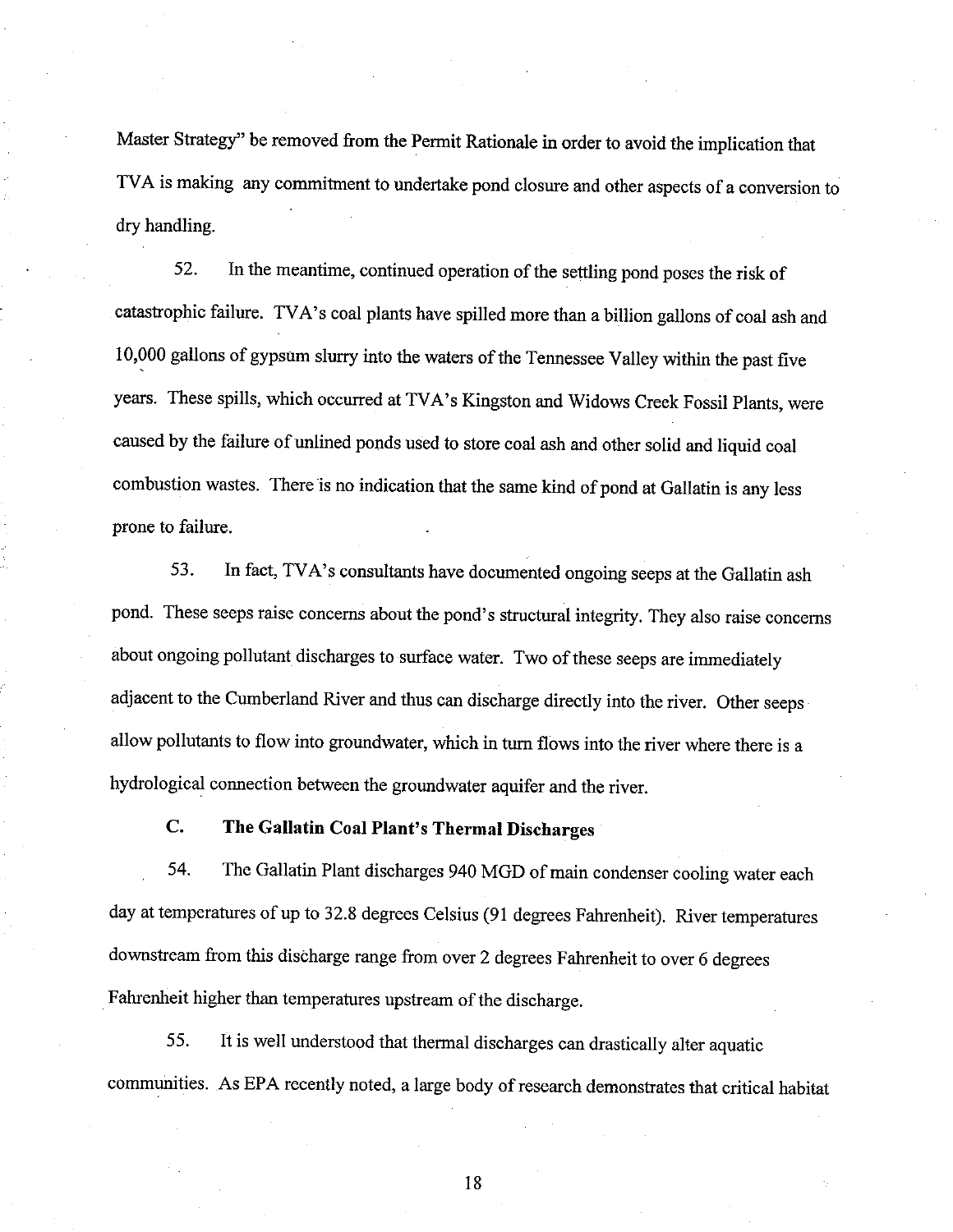factors, including levels of dissolved oxygen, growth rates in aquatic organisms, and life cycle behaviors in fish, can be damaged by thermal pollution. See EPA Environmental and Economic Benefits Analysis of the Proposed Section 316(b) Existing Facilities Regulation, 2-12 (March 20, 2011), available at http://water.epa.gov/lawsregs/lawsguidance/cwa/316b/upload/ environbenefits.pdf. "[T]emperature has long been recognized as a major environmental factor at the molecular, cellular, tissue, organism and ecosystem levels of biological hierarchy." See University of Maryland Center for Environmental Science, The Effects of Temperature on Invertebrates and Fish: A Selected Bibliography, available at http://www.mdsg.umd.edu/issues/ chesapeake/habitat/fishtemp/.

### D. The Gallatin Plant's Cooling Water Intake Structures

56. In addition to thermal discharges, the Gallatin coal plant's cooling system has significant impacts on the aquatic ecosystem. TVA diverts roughly one third of the Cumberland River's flow for use as cooling water at the Gallatin Fossil Plant. At full operating capacity, cooling water flows through the plant's condensers at a rate of 1,320 cubic feet second (cfs). This powerful diversion has deadly consequences for fish and other aquatic life, resulting in both "impingement" and "entrainment."

57. Impingement occurs when larger fish and other aquatic life become trapped on screening devices or other barriers installed at the entrance of the intake structure. Impingement is caused by the force of water passing through the intake structure and can result in starvation and exhaustion (when organisms are trapped against an intake screen), asphyxiation (when organisms are forced against a intake barrier by velocity forces that prevent proper gill movement or when organisms are removed from the water for prolonged periods of time),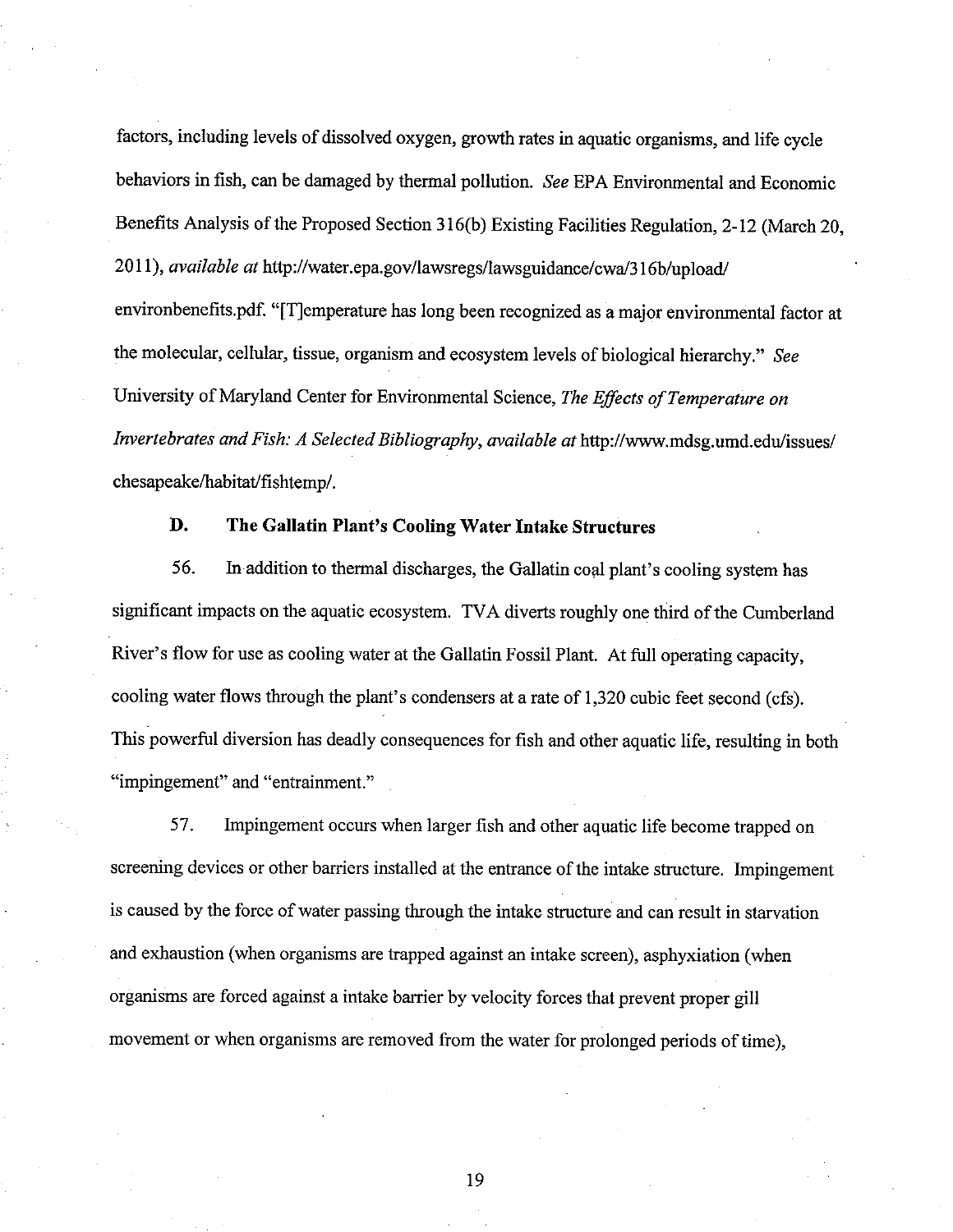descaling (when organisms are removed from an intake screen by a wash system), and other physical harms.

58. Entrainment occurs when fish, shellfish, fish eggs and larvae, and other aquatic organisms pass through screening devices and are drawn into a cooling water intake structure and then into a plant's cooling system. As small, fragile entrained organisms pass through the cooling system, they are subject to mechanical, thermal, and toxic stressors, including physical impacts in the pumps and condenser tubing; pressure changes caused by diversion of the cooling water into the plant or by the hydraulic effects of the condensers; thermal shock in the condenser and discharge tunnel; and chemical toxemia induced by antifouling agents such as chlorine. Few, if any, entrained organisms survive.

59. TVA's most recent available study of fish impingement indicates that an estimated 120,848 fish were impinged and killed at Gallatin's cooling water intake in 2005 and that 268,625 fish were impinged and killed in 2006. See TVA, Fish Impingement at Gallatin Fossil Plant from 2005 through 2007,8 (2007) (Table 4). As these estimates do nor seek ro address entrainment, they do not account for the much heavier toll on fish and other organisms that Gallatin's cooling water intake structure actually takes.

### E. Issuance of the Challenged Permit

60. TDEC issued a draft of the Permit on May 17, 2011. The draft did not propose any TBELs to limit the discharge of harmful pollutants present in coal combustion wastewaters. Nor did it propose any effluent limit (either a TBEL or WQBEL) for thermal pollution. Instead, TDEC purported to rely on Section 316(a) of the Clean Water Act to grant a variance from otherwise required thermal pollution limits. TDEC also declined to propose permit conditions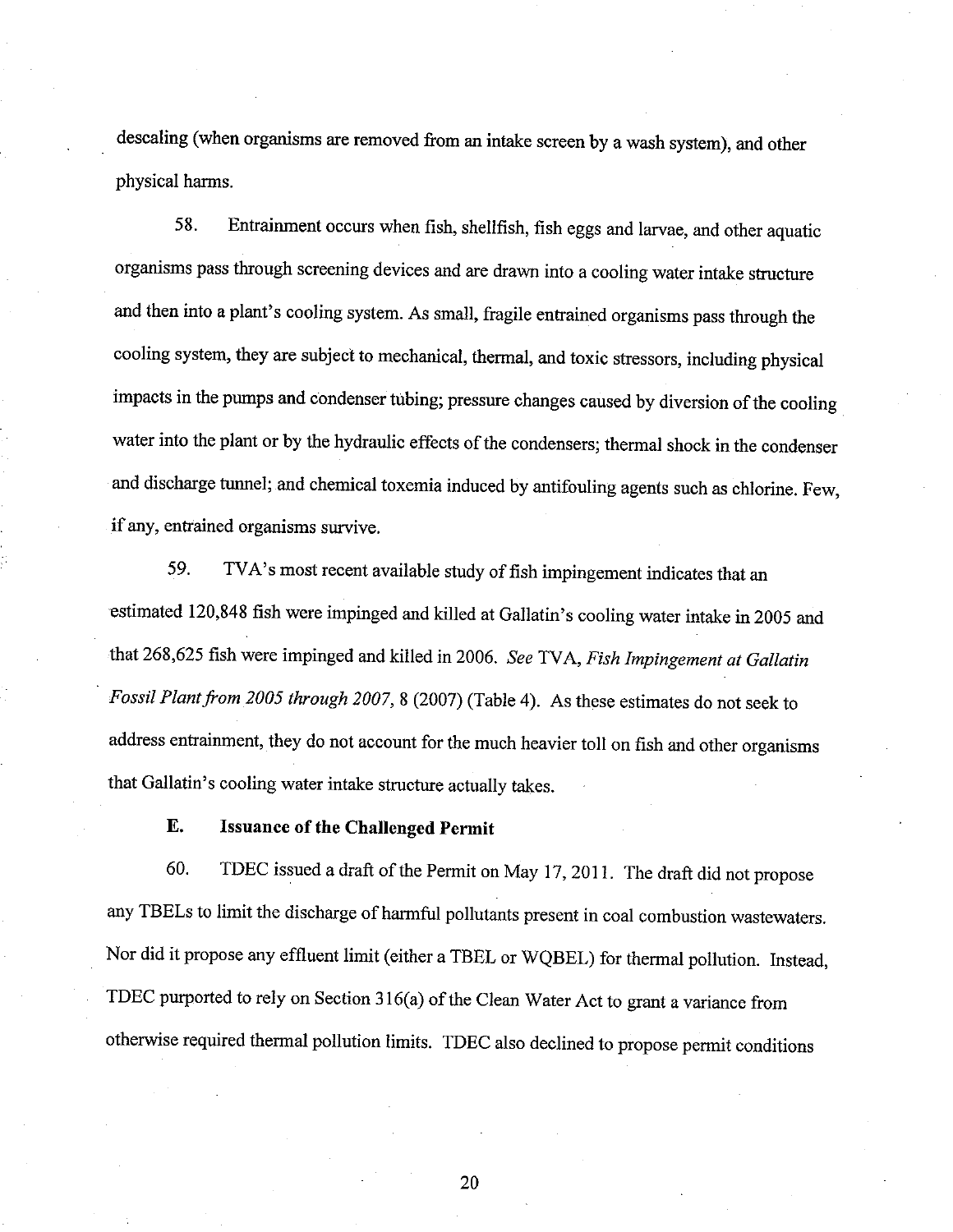consistent with Section 316(b)'s requirement to minimize harm'from Gallatin's cooling water intake structure and further omitted to propose needed WQBELs.

61. Petitioners submitted comments on the draft Permit raising all of the issues set forth in this Petition and underscoring in particular TDEC's failure to impose case-by-case TBELs to limit the discharge of harmful pollutants that are not currently regulated by the national ELGs.

62. On August 11, 2011, EPA submitted detailed, critical comments also addressing the draft permit's failure to propose required case-by-case TBELs for the discharge of pollutants not regulated by the ELGs. EPA specifically stated that the Permit "must" include numeric TBELs for these discharges, that "it does not appear that ...TDEC examined pollutants expected to be in the discharge from the …ash pond," and that TDEC should "at a minimum" evaluate whether chemical precipitation or biological treatment could provide a superior level of treatment in place of the settling pond. Letter from christopher Thomas, EpA Region 4 to paul Davis, TDEC (August 11, 2011) ("EPA Letter") at 1-2.

63. EPA also criticized TDEC's proposed reliance on a Section  $316(a)$  thermal variance in the absence of sufficient information regarding the status of local shellfish, fish, and wildlife populations. EPA said "the draft permit lacks detail," expressed concem that more study is needed "[g]iven the thinness of the available record to justify prior variance determinations," and concluded that "the existing data needs to be evaluated and presented in the context of a BIP definition that the existing record does not adequately provide."  $Id$ . at 2.

64. In disregard of EPA's comments and its obligations under the Clean Water Act, TDEC issued the final Permit on May 31, 2012 without conducting any BpJ analysis or setting BAT limits on the discharge of pollutants in coal combustion wastewaters, without imposing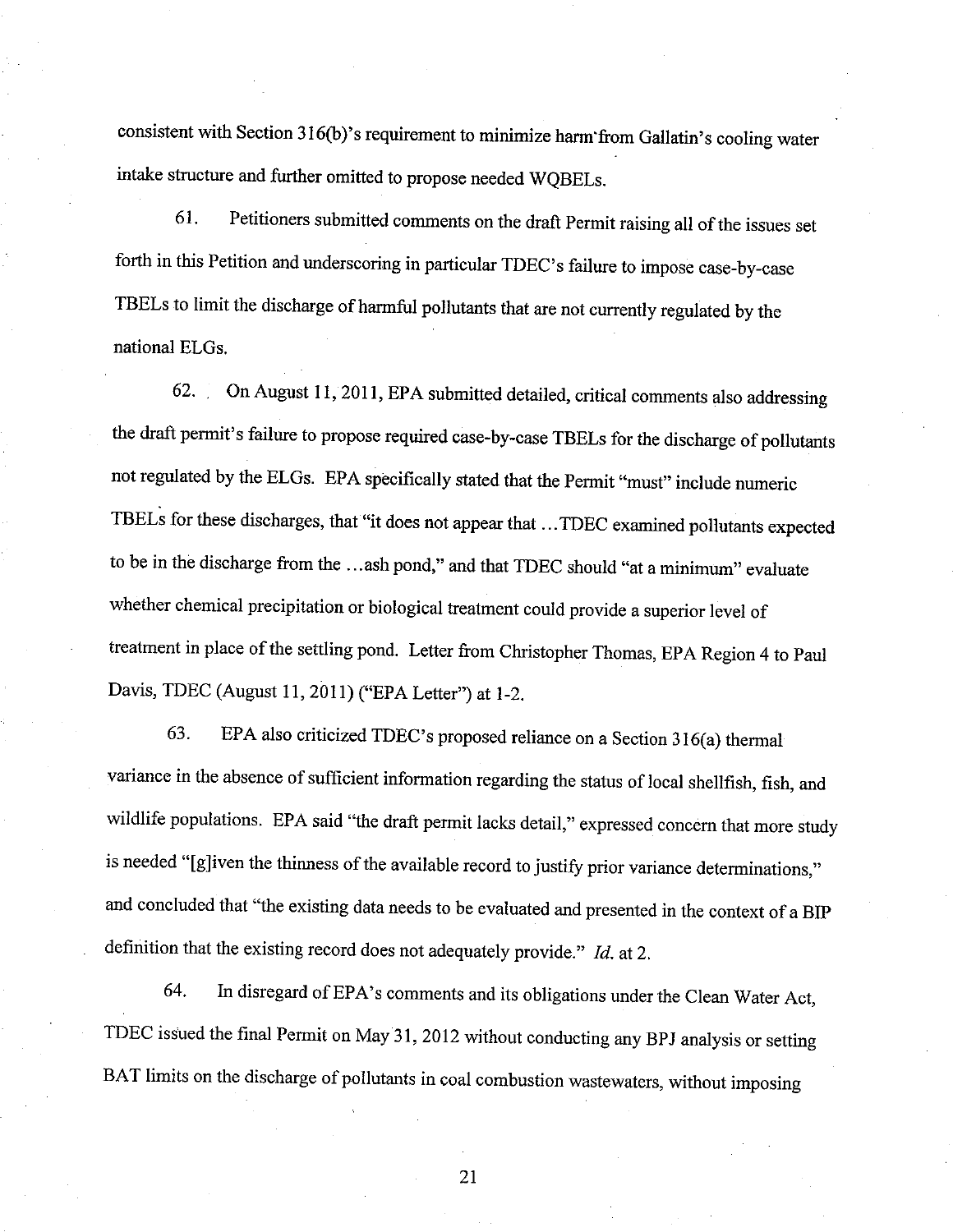BAT limits on thermal pollution, without imposing any requirements to mitigate ongoing and unacceptable adverse environmental impacts caused by the plant's cooling water intake structure, and without imposing proper WQBELs.

## i. TDEC's Failure to Impose BAT Limits on pollutant Discharges

65. With respect to BAT limits on pollutant discharges, TDEC stated that it was under no legal obligation to impose them. In its response to comments, TDEC insisted that "development of numeric ELGs is not required." Permit at A-19.

66. TDEC also noted that "[d]ry fly ash handling is being planned which, when implemented, will substantially reduce the volume of sluice water flowing through the ash pond." Permit at A-1; see also id. at A-9 to A-10. However, the Permit does not require dry conversiòn and ash pond closure.

67. The only provisions of the Permit that purport to address Gallatin's toxic ash pond discharges are monitor-only requirements for metals, a once-per-permit-cycle whole effluent toxicity limit, and a BMP provision that does not prevent, reduce, control, or abate the discharge of pollutants. See Permit at 23 (requiring that: (1) "the facility will develop and incorporate an additional best management practices plan that specifically address [sic] controls on toxic metals in ash pond discharges" and (2) "[e]ach practice must be developed and measured to document the relationship between operations and effluent metals concentrations.').

### ii. TDEC's Failure to Impose BAT Limits on Thermal pollution

68. TDEC similarly declined to impose either TBELs or WQBELs on thermal pollution. Applying a section 316(a) variance, the Permit allows TVA to continue discharging <sup>940</sup>MGD of main condenser cooling water at temperatures up to 32.8 degrees celsius (91 degrees Fahrenheit) from Outfall 002.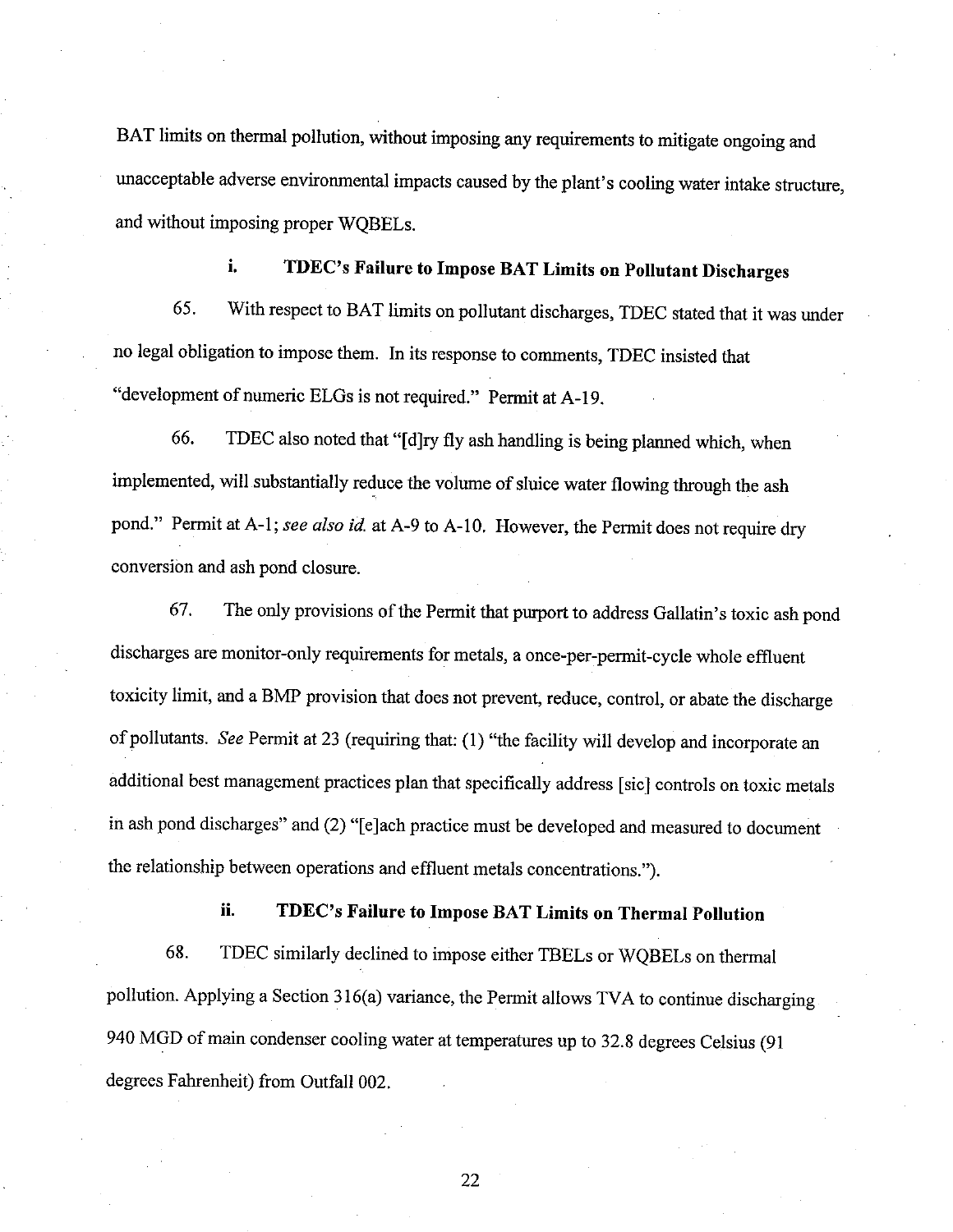69. In approving this variance, TDEC relied on TVA's representation in its May 2009 permit renewal application that "no significant change in the operation of the facility has occurred which would increase the quantity or degree of heated water discharged to Old Hickory Reservoir" and that "to the best of [TVA's] knowledge (except for paddlefish), no significant change has occurred to the aquatic biological community" near the Gallatin plant. permit Rationale at 9. However, TDEC effectively conceded that more data is needed to support the variance, and it imposed requirements for additional study to support its application in the next permit cycle.

### iii. TDEC's Failure to Impose Section 316(b) Requirements

70. With respect to Gallatin's cooling water intake structure, TDEC stated that "316(b) limitations for this facility are determined to be in compliance based on best professional judgment." Permit at 29. However, TDEC did not undertake any BPJ analysis that is disclosed in the Permit Rationale or related documents placed on public notice. Further, there are no "316(b) limitations" much less requirements reflecting BTA included in the permit.

### iv. TDEC's Failure to Impose Needed WQBELs

71. TDEC conducted several reasonable potential analyses for a range of metals to determine whether wQBELs were required for TVA's ccw discharges at outfall 001. In the draft Permit, TDEC calculated hypothetical numeric WQBELs for iron, manganese, and aluminum using EPA's recommended numeric criteria for these pollutants, as there are no applicable numeric criteria in Tennessee. Ultimately, the reasonable potential analysis indicated the need for iron and aluminum WQBELs, and as Petitioners commented, a WQBEL is also needed for manganese given that there does not appear to be assimilative capacity for manganese in the receiving waters of the cumberland River. In response to comments, TDEC declined to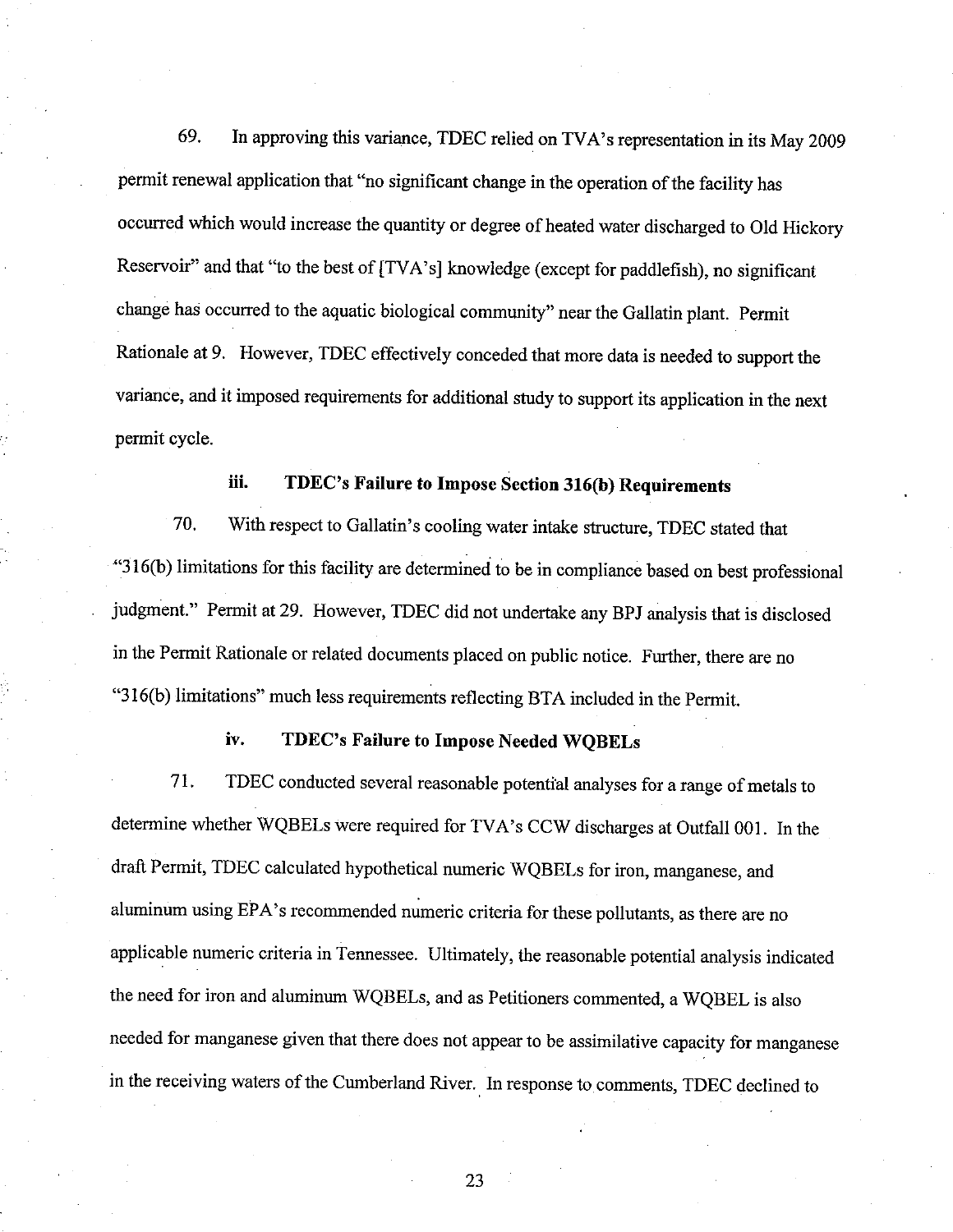set TBELs based on narrative criteria for iron and aluminum. For manganese, it conducted a revised reasonable potential analysis using new, unjustified assumptions and on the basis of this analysis improperly declined to impose a WQBEL for manganese as well.

#### TDEC's Failure to Properly Address Seeps and Groundwater V.

72. The Permit did not attempt to evaluate or address ongoing discharges from identified seeps at the Gallatin ash pond. Although the Permit imposes narrative requirements to inspect the affected dikes, these requirements are designed to address structural integrity. They do not address the discharge of pollutants from the ash pond via seeps abutting the river and via seeps flowing into groundwater that is hydrologically connected to the river.

#### VI. **LEGAL VIOLATIONS**

73. In failing to use BPJ to impose BAT-based effluent limits of any kind on the discharge of pollutants that are not regulated by the existing ELGs, TDEC violated the Clean Water Act, the Tennessee Water Quality Control Act, and implementing federal and state regulations. See 33 U.S.C. §§ 1311(b)(2)(A), 1311(e), 1342(a)(1); 40 C.F.R. §§ 122.44(a), 125(c); Tenn. Code Ann. § 69-3-108(g)(1); Tenn. Comp. R. & Regs. 1200-4-5-.08(1)(a).

74. TDEC violated the Clean Water Act and the Tennessee Water Quality Control Act in failing to impose numeric BAT-based effluent limits in the absence of any demonstration that setting numeric limits is infeasible. 33 U.S.C. §§ 1311(b)(2)(A), 1342(a)(1); 40 C.F.R. §§ 122.44(a),(k)(3); Tenn. Comp. R. & Regs. 1200-4-5-.08(1)(i).

75. To the extent that BMP provisions are intended to impose effluent limitations, the Permit violates the public participation requirements of CWA and TDEC regulations by authorizing TVA to develop BMPs without public notice, comment, or hearing. 33 U.S.C. §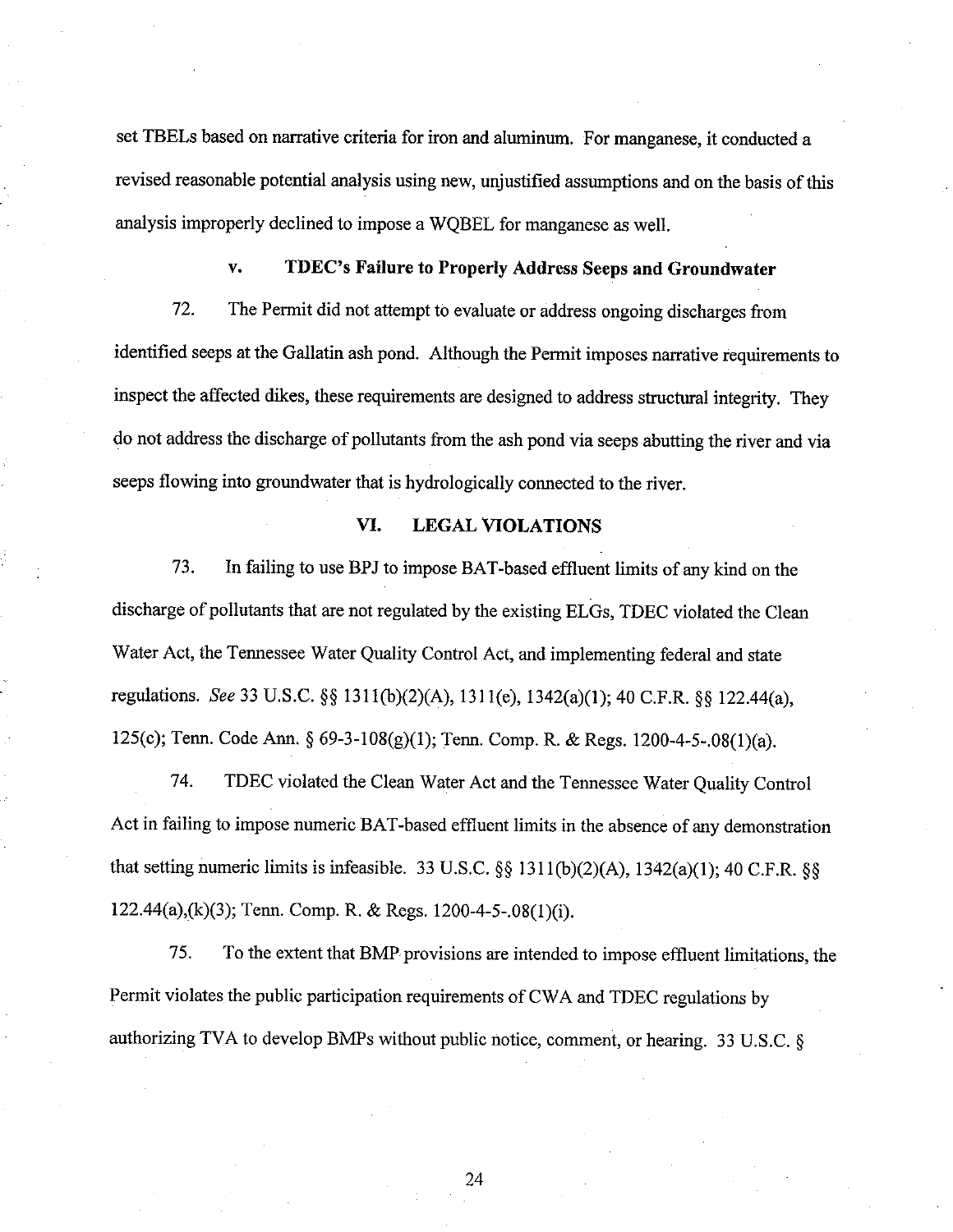l25l(e) ("public participation in the development... of any ... effluent limitation ... shall be provided for, encouraged, and assisted by the ... States"); Tenn. Comp. R. & Regs. 1200-4-5-.06.

76. The Permit violates Section  $316(a)$  of the CWA by failing to support the issuance of a variance with current analysis adequately demonstrating that the cumulative impact of Gallatin's thermal discharges, combined with all other impacts on affected species, will not interfere with "the protection and propagation of a balanced indigenous community of shellfish, fish and wildlife." 33 U.S.C. § 1326(a); see also 40 C.F.R. § 125.73; Tenn. Comp. R. & Regs.  $1200-4-3-.03(3)(e)$ .

77. In failing to impose effluent limitations of any kind on discharges of thermal pollution, the Permit violates the permitting requirements of the Clean Water Act, the Tennessee Water Quality Control Act, and implementing federal and state regulations. 33 U.S.C. §§ 1311(b)(2)(A), 1312(a), 1342(a)(1); 40 C.F.R. §§ 122.44(a), (d), 125.3(a), (c); Tenn. Code Ann. § 69-3-108(g)(1); Tenn. Comp. R. & Regs. 1200-4-3-.03(1)(g), (2)(g), (3)(e), (4)(e); id. 1200-4-3-.03(3)(e)(3).

78. In failing to impose effluent limits that are sufficiently stringent to attain and maintain applicable water quality criteria for iron, mangaaese, or aluminum, the permit violates the Clean Water Act, the Tennessee Water Quality Control Act, and implementing federal and state regulations. 33 U.S.C. §§ 1312(a), 1342(a)(1); 40 C.F.R. § 122.44(d); Tenn. Code Ann. § 69-3-108(g); Tenn. Comp. R. and Regs.  $1200-4-5-.04(1)(f)$ .

79. The Permit violates the Clean Water Act and the Tennessee Water Ouality Control Act by failing to provide a reasonable potential analysis and to impose either WQBELs or TBELs on the discharge of pollutants through seeps at Gallatin's ash ponds. 33 U.S.C.  $\S$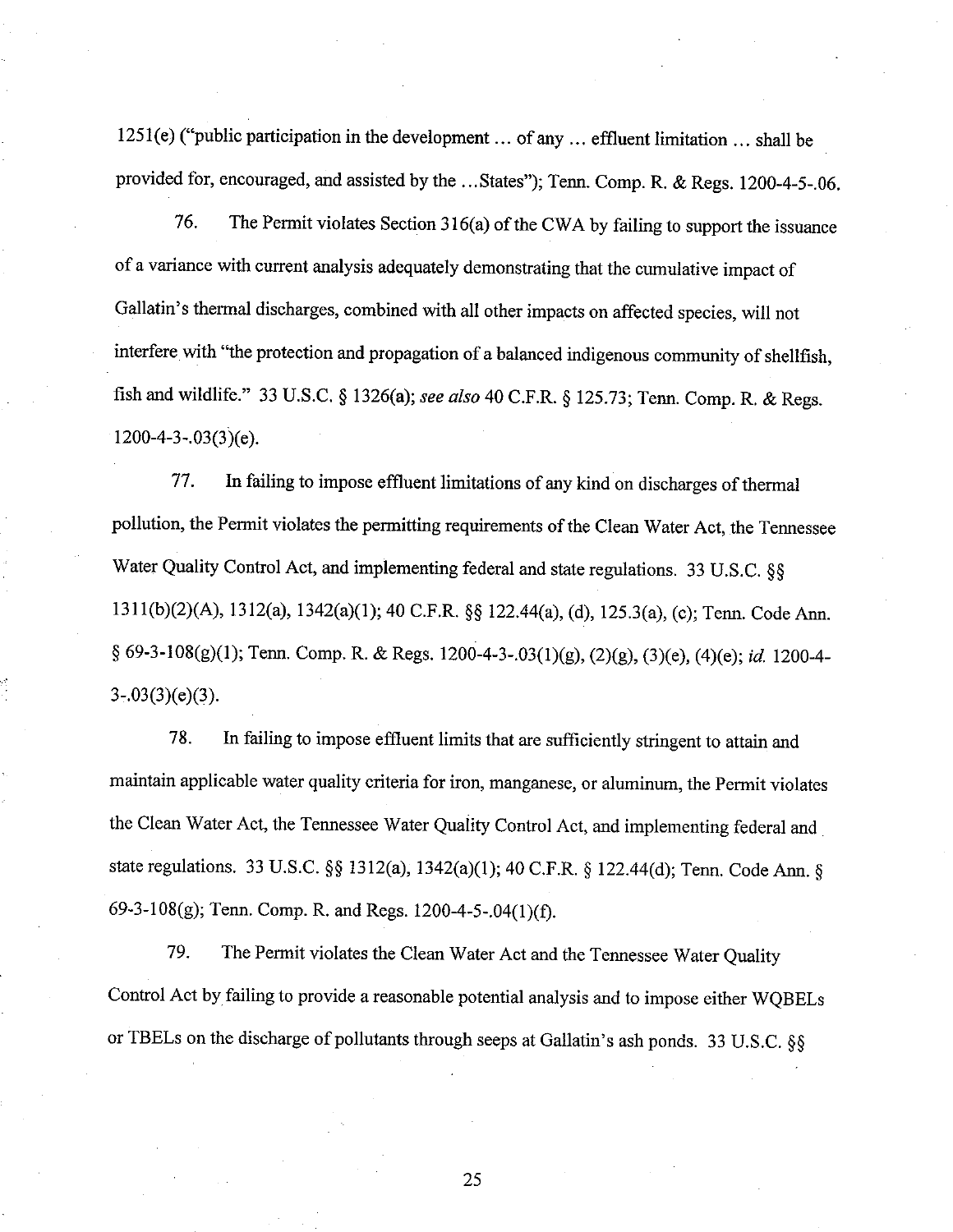1311(e), 1312(a), 1342(b)(1)(A), 1362(14); 40 C.F.R. §§ 122.44(a), (d), 125.3(a), (c); Tenn. Comp. R. and Regs. 1200-4-5-.04(Ð.

### VII. PRAYER FOR RELIEF

Petitioners respectfully request that:

<sup>1</sup>. The Water Quality Control Board take jurisdiction over this appeal as a contested case pursuant to Tenn. Code Ann.  $§$  4-5-301 et seq.;

2. The Board provide public notice of the contested case by publication in the Tennessee Administrative Register as has been the Board's practice in declaratory ruling cases, the method previously used for public contests of permit issuances;

3. The Board direct TDEC to file a response to this Petition no later than 30 days following the publication of notice in the Tennessee Administrative Register;

4. The Board direct that a hearing be conducted in this matter;

5. The Board promptly request the assignment of an Administrative Law Judge by the Office of Administrative Procedures and that a single judge be designated for all purposes prior to the hearing and to conduct the hearing of this matter; and

6. The Board reverse the issuance of this Permit; and

7. The Board grant all other appropriate relief.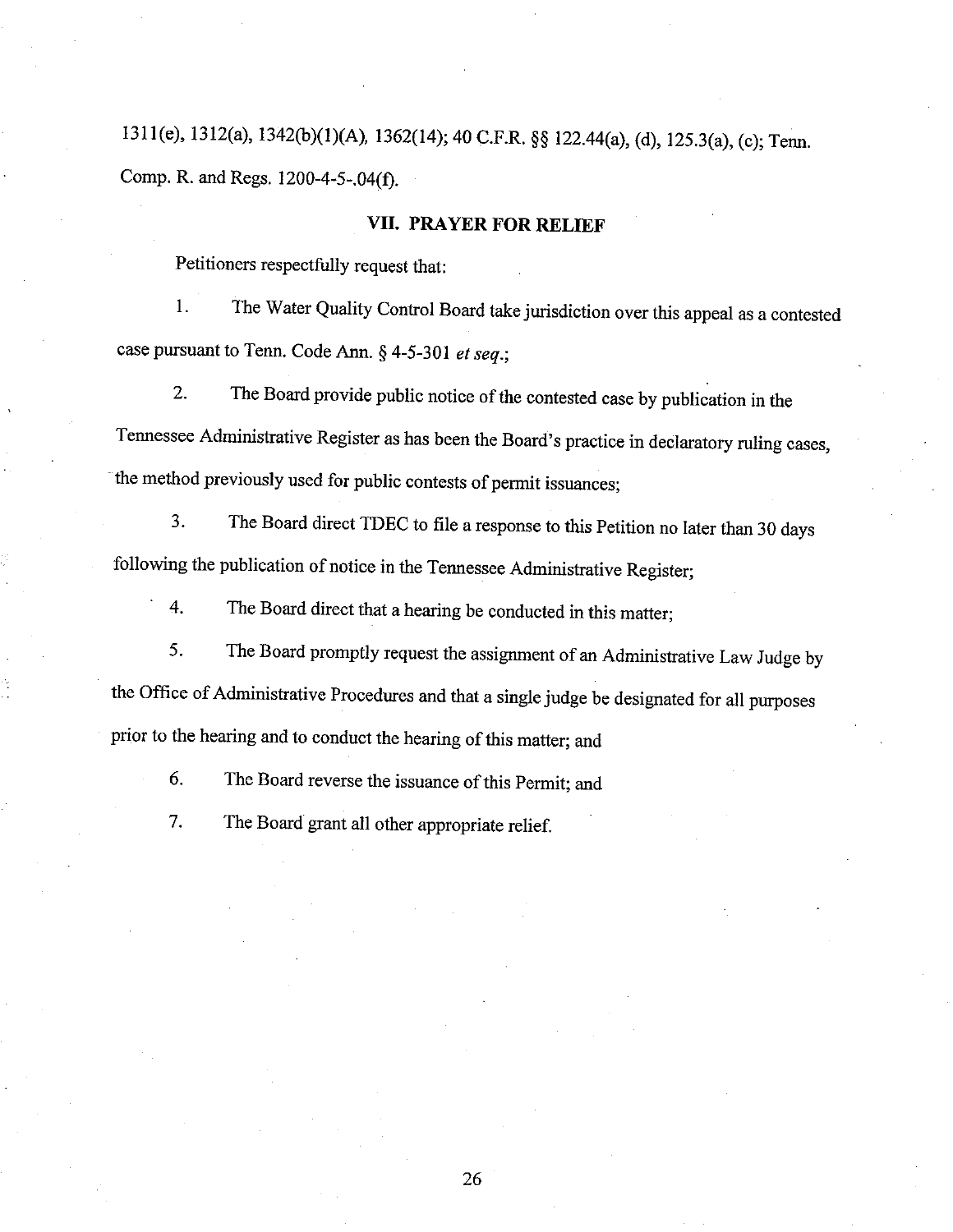Respectfully submitted on this 2nd day of July, 2012.

Cothary (AMD)

Stephanie Durman Matheny<br>BPR No. 27783 Tennessee Clean Water Network P.O. Box. 1521 Knoxville, TN 37901 Tel: (865) 522-7007 x 102 Fax: (865) 525-4988 stephanie@tcwn.org

**Attorney for Petitioners**